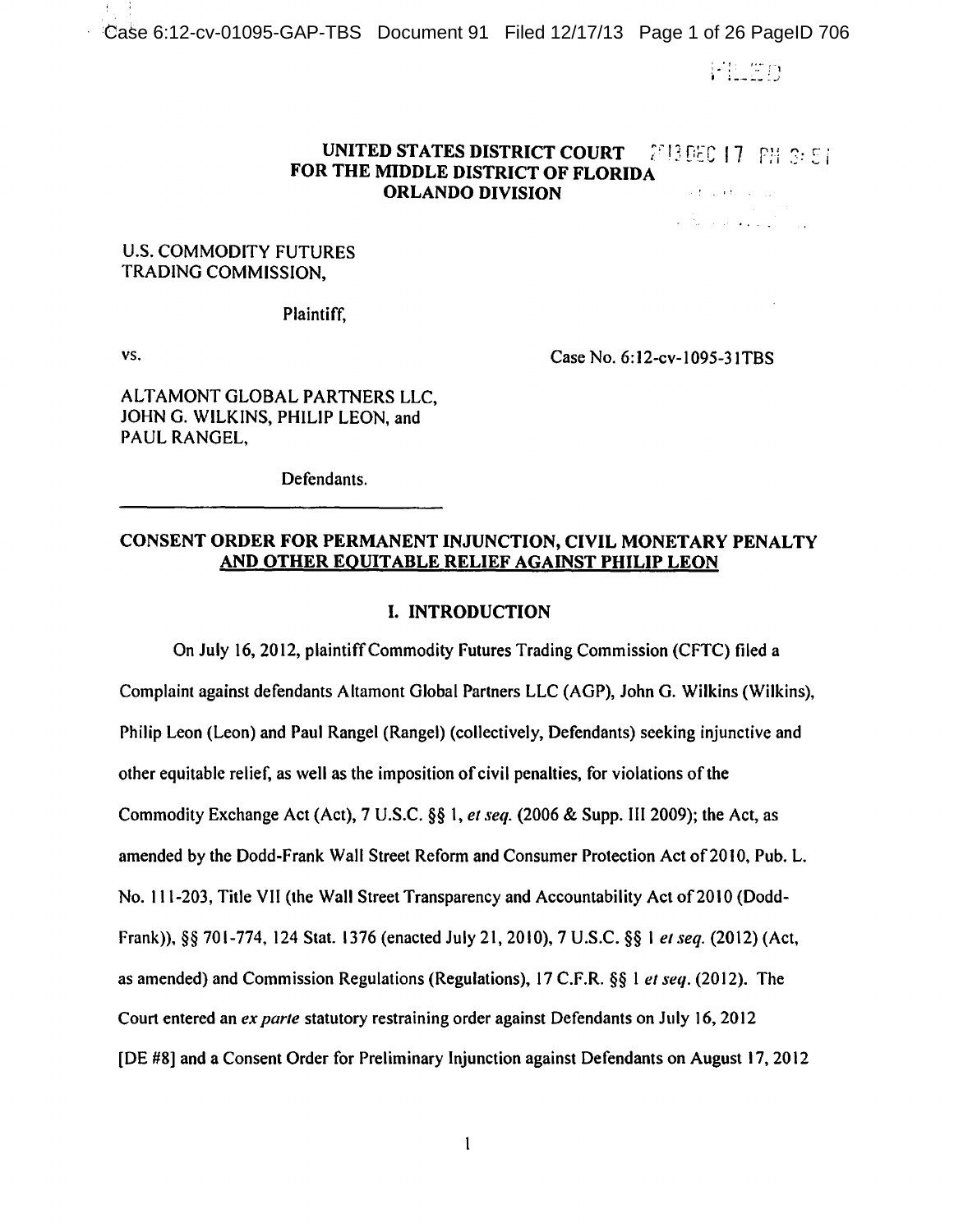Case 6:12-cv-01095-GAP-TBS Document 91 Filed 12/17/13 Page 2 of 26 PageID 707 Case 6:12-cv-01095-GAP-TBS Document 89-1 Filed 12/16/13 Page 2 of 26 PageJD 655

[DE #28]. By Orders dated October 2 and 15, 2012, the Court appointed Florida attorney Mark V. Silverio as Receiver for Defendants, "as well as any d/b/a, successor, affiliate, subsidiary, or other entity owned, controlled, managed or held by, on behalf of, or for the benefit of any of the Defendants, including, but not limited to, The Matterhorn Fund LLC (Matterhorn), The McKinley Fund LLC (McKinley), Midas Management Partners LLC (MMP), and Binary Strategy One Fund, LLC (Binary) (collectively, the Receivership Entities)." (D.E. #50 & 58].

## II. CONSENTS AND AGREEMENTS

To effect settlement of all charges alleged in the Complaint against Leon without a trial on the merits or any further judicial proceedings, Leon:

I. Consents to the entry of this Consent Order for Permanent Injunction, Civil Monetary Penalty and Other Equitable Relief Against Philip Leon (Consent Order);

2. Affirms that he has read and agreed to this Consent Order voluntarily and that no promise, other than as specifically contained herein, or threat, has been made by the CFTC or any member, officer, agent or representative thereof, or by any other person, to induce consent to this Consent Order;

3. Acknowledges service of the summons and Complaint;

4. Admits the jurisdiction of this Court over him and the subject matter of this action pursuant to Section 6c(a) of the Act, as amended, 7 U.S.C. § 13a-1(a) (2012);

*5.* Admits the jurisdiction of the CFTC over the conduct and transactions at issue in this action pursuant to the Act, 7 U.S.C. §§ I, *et seq.* (2006 & Supp. 1112009); and the Act, as Amended 7 U.S.C. §§ 1 *et seq.* (2012);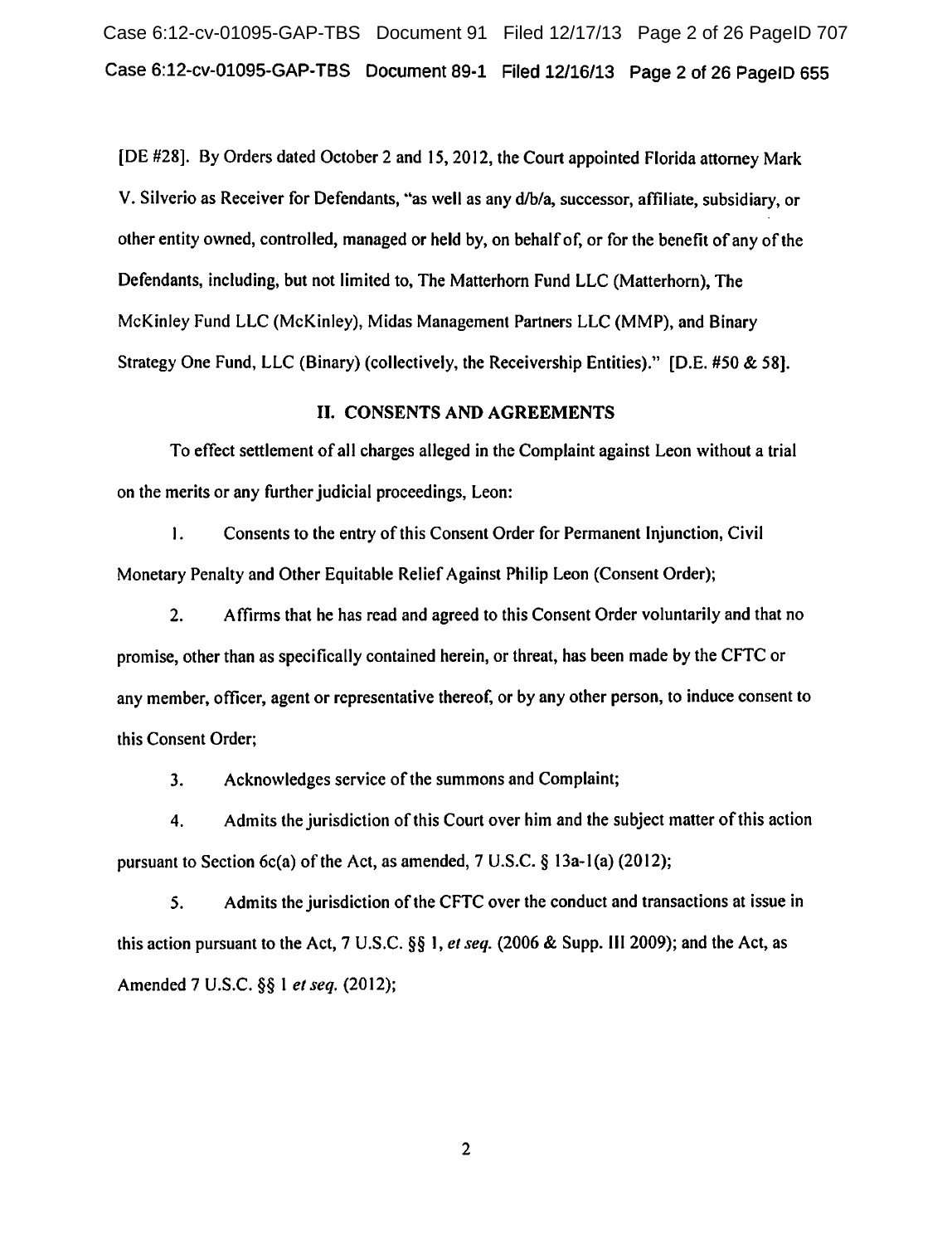Case 6:12-cv-01095-GAP-TBS Document 91 Filed 12/17/13 Page 3 of 26 PageID 708 Case 6:12-cv-01095-GAP-TBS Document 89-1 Filed 12/16/13 Page 3 of 26 PageiD 656

6. Admits the jurisdiction of the CFTC over the off-exchange foreign currency contracts (forex) transactions at issue in this action pursuant to Section 2(c)(2)(C) of the Act, 7 U.S.C. § 2(c)(2)(C) (Supp. Ill 2009).

7. Admits that venue properly lies with this Court pursuant to Section 6c(e) of the Act, 7 U.S.C. § 13a-l(e) (2012);

8. Waives:

(a) any and all claims that he may possess under the Equal Access to Justice Act, 5 U.S.C. § 504 (2012) and 28 U.S.C. § 2412 (2006), and/or the rules promulgated by the CFTC in conformity therewith, Part 148 of the Regulations, 17 C.F.R. §§ 148.1 *et seq.* (2013), relating to, or arising from, this action;

(b) any and all claims that he may possess under the Small Business Regulatory Enforcement Fairness Act of 1996, Pub. L. No. 104-121, §§ 201-253, 110 Stat. 847, 857-868 ( 1996), as amended by Pub. L. No. 110-28, § 8302, 121 Stat. 112, 204-205 (2007), relating to, or arising from, this action;

(c) any claim of Double Jeopardy based upon the institution of this action or the entry in this action of any order imposing a civil monetary penalty or any other relief, including this Consent Order; and

(d) any and all rights of appeal from this action;

9. Consents to the continued jurisdiction of this Court over him for the purpose of implementing and enforcing the terms and conditions of this Consent Order and for any other purpose relevant to this action, even if Leon now or in the future resides outside the jurisdiction of this Court;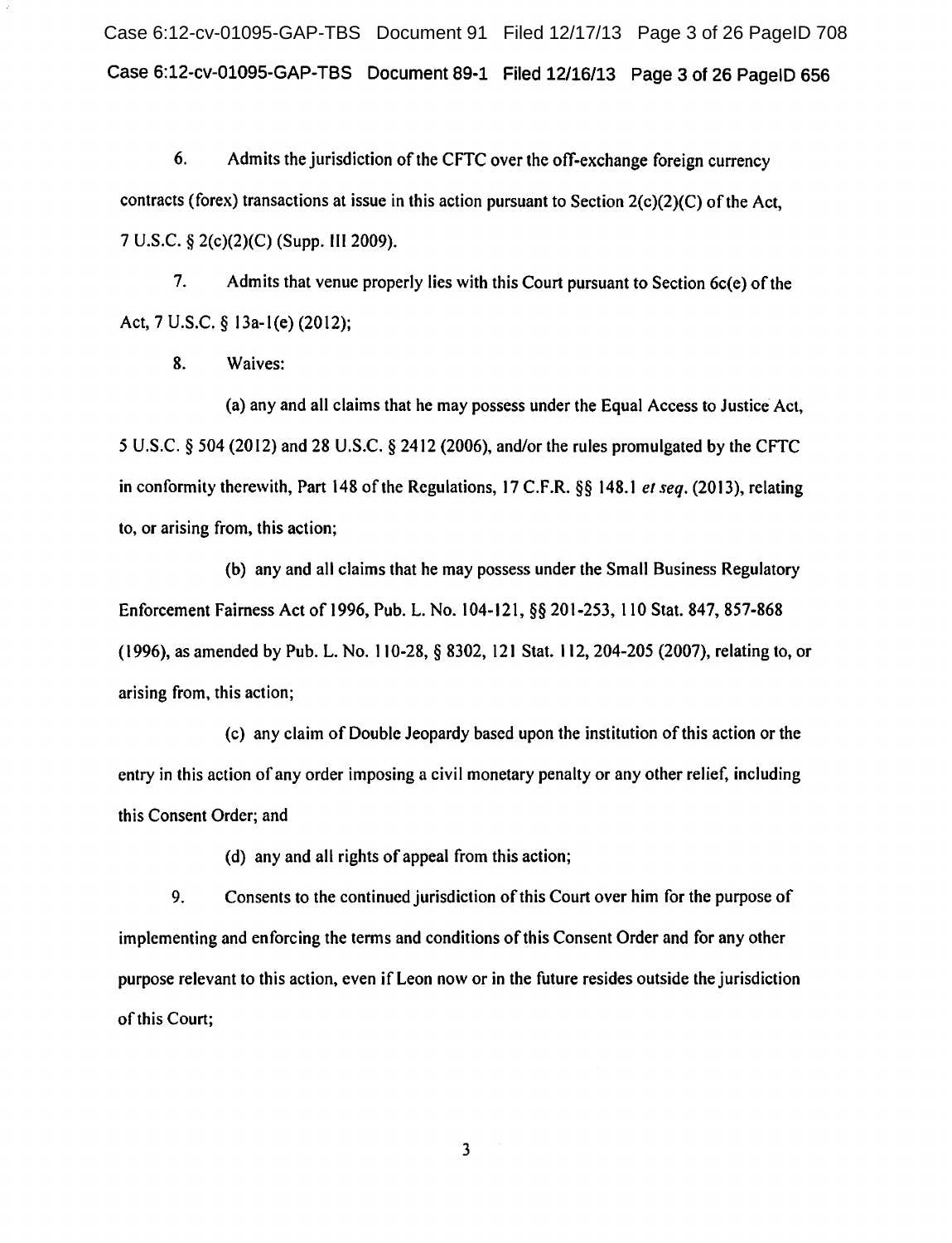10. Agrees that he will not oppose enforcement of this Consent Order by alleging that it fails to comply with Rule 65(d) of the Federal Rules of Civil Procedure and waives any objection based thereon;

11. Agrees that neither he nor any of his agents or employees under his authority or control shall take any action or make any public statement denying, directly or indirectly, any allegation in the Complaint or the Stipulated Facts or the Conclusions of Law in this Consent Order, or creating or tending to create the impression that the Complaint and/or this Consent Order is without a factual basis; provided, however, that nothing in this provision shall affect his: (a) testimonial obligations, or (b) right to take legal positions in other proceedings to which the CFTC is not a party. Leon shall undertake all steps necessary to ensure that all of his agents and/or employees under his authority or control understand and comply with this agreement;

12. By consenting to the entry of this Consent Order, Leon neither admits nor denies the allegations of the Complaint or the Stipulated Facts or the Conclusions of Law in this Consent Order, except to the extent Leon admits the Stipulated Facts and/or the Conclusions of Law in any related action against Leon by, or in any agreement with, the Department of Justice or any other governmental agency or office; and except as to jurisdiction and venue, which he admits. Further, Leon agrees and intends that the allegations contained in the Complaint, the Stipulated Facts and the Conclusions of Law contained in this Consent Order shall be taken as true and correct and be given preclusive effect, without further proof, in the course of: (a) any current or subsequent bankruptcy proceeding filed by, on behalf of, or against Leon; (b) any proceeding pursuant to Section Sa of the Act, 7 U.S.C. § 12a (2012), and/or Part 3 ofthe Regulations, 17 C.F.R. §§ 3.1 *et seq.* (20 13); and/or (c) any proceeding to enforce the terms of this Consent Order;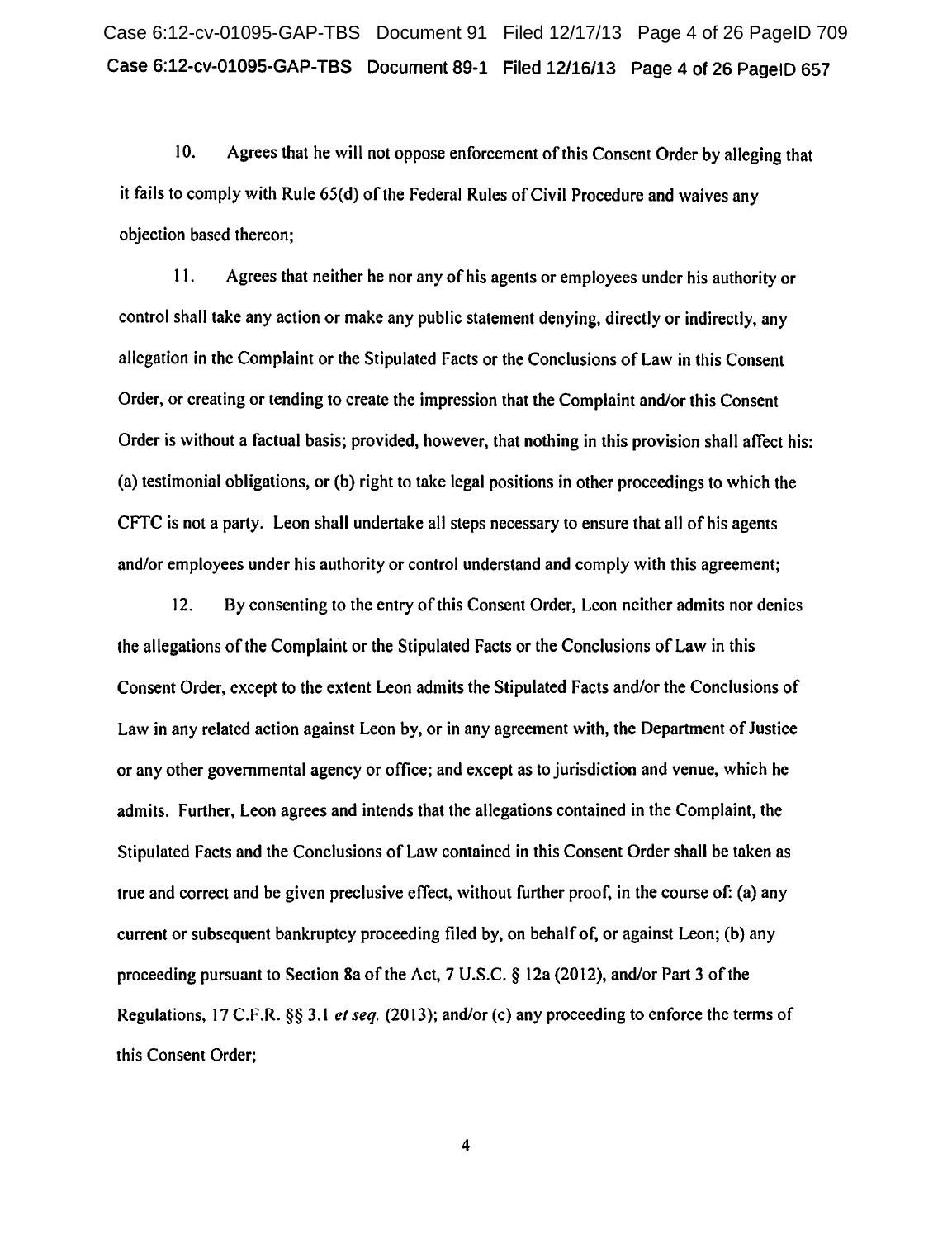Case 6:12-cv-01095-GAP-TBS Document 91 Filed 12/17/13 Page 5 of 26 PageID 710 Case 6:12-cv-01095-GAP-TBS Document 89-1 Filed 12/16/13 Page 5 of 26 PageiD 658

13. Agrees to provide immediate notice to this Court and the CFTC by certified mail, in the manner required by paragraph 83 of Part VII of this Consent Order, of any bankruptcy proceeding filed by, on behalf of, or against Leon, whether inside or outside the United States; and

14. Agrees that no provision of this Consent Order shall in any way limit or impair the ability of any other person or entity to seek any legal or equitable remedy against Leon in any other proceeding.

#### III. STIPULATED FACTS

15. The Court, being fully advised in the premises, finds that there is good cause for the entry of this Consent Order and that there is no just reason for delay. The Court-without making any findings as to the Stipulated Facts and Conclusions of Law set forth herein-directs the entry of the Stipulated Facts and Conclusions of Law, permanent injunction, civil monetary penalty, and equitable relief pursuant to Section 6c ofthe Act, 7 U.S.C. § 13a-l (2012), as set forth herein.

16. The Stipulated Facts contained in this Consent Order shall not bind any party who is not a signatory hereto.

# A. Parties to This Consent Order

17. Plaintiff Commodity Futures Trading Commission is an independent federal regulatory agency that is charged by Congress with administering and enforcing the Act, 7 U.S.C. §§ 1, *et seq.* (2006 & Supp. 1112009); the Act, as Amended 7 U.S.C. §§ I *et seq.* (2012); and the Regulations promulgated thereunder, 17 C.F.R. §§ 1.1, *et seq.* (2013).

18. Defendant Philip Leon is a resident of Altamonte Springs, Florida. At all times pertinent to the Complaint, Leon was a managing member and an owner of AGP. Leon managed the day to day business affairs of AGP and the four commodity pools AGP operated: The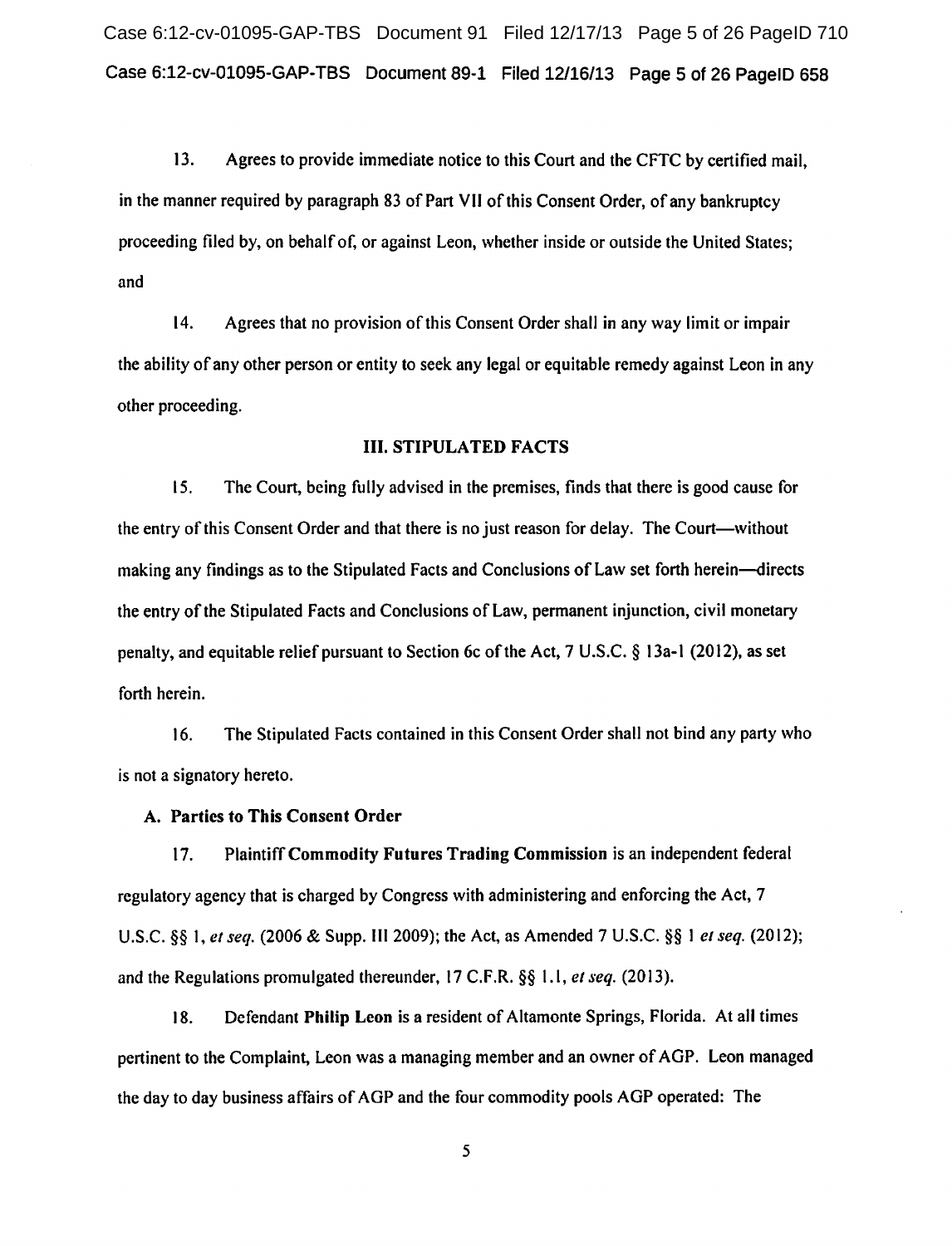# Case 6:12-cv-01095-GAP-TBS Document 91 Filed 12/17/13 Page 6 of 26 PageID 711 Case 6:12-cv-01095-GAP-TBS Document 89-1 Filed 12/16/13 Page 6 of 26 PageiD 659

Matterhorn Fund, LLC (Matterhorn), The McKinley Fund, LLC (McKinley), Midas Management Partners LLC (MMP) and Binary One Strategy Fund, LLC (Binary) (collectively, the "AGP Pools"). Leon directed the conduct of AGP's and the AGP Pools' employees. Leon executed, and/or directed others to execute, trades in, among other things, commodity futures contracts (futures), options on futures (options), and forex on behalf of the McKinley, Matterhorn, and Binary pools. Leon, either himself or through others acting at his direction, solicited prospective and existing pool participants in the AGP Pools; prepared and distributed marketing materials and other literature used to solicit prospective and existing pool participants in the APG Pools; and prepared and distributed quarterly account statements to participants in the Matterhorn and McKinley pools via U.S. mail and the internet; all ofwhich occurred within the scope of Leon's agency, employment, or office with AGP. In addition, Leon controlled the finances of AGP and the AGP Pools, including being a signatory on AGP's and the AGPs Pools' bank accounts. Leon has never been registered with the CFTC in any capacity.

#### B. Other Parties in this Case

19. Defendant Altamont Global Partners LLC is a Florida limited liability company formed on March 30, 2009. Prior to the filing of the Complaint in this matter, AGP maintained its principal place of business at 195 Wekiva Springs Road, Suite 350, Longwood, Florida 32779. At all times relevant to the Complaint, Leon owned approximately one-third of AGP. As described in the Complaint, AGP was engaged in a business that is of the nature of an investment trust, syndicate, or similar form of enterprise, and, in connection therewith, solicited, accepted, or received from others, funds, securities, or property for the purpose of trading in commodity interests, including agreements, contracts, or transactions in forex as described in Section  $2(c)(2)(C)(i)$  of the Act, as amended, 7 U.S.C. §  $2(c)(2)(C)(i)$  (2012). AGP has been registered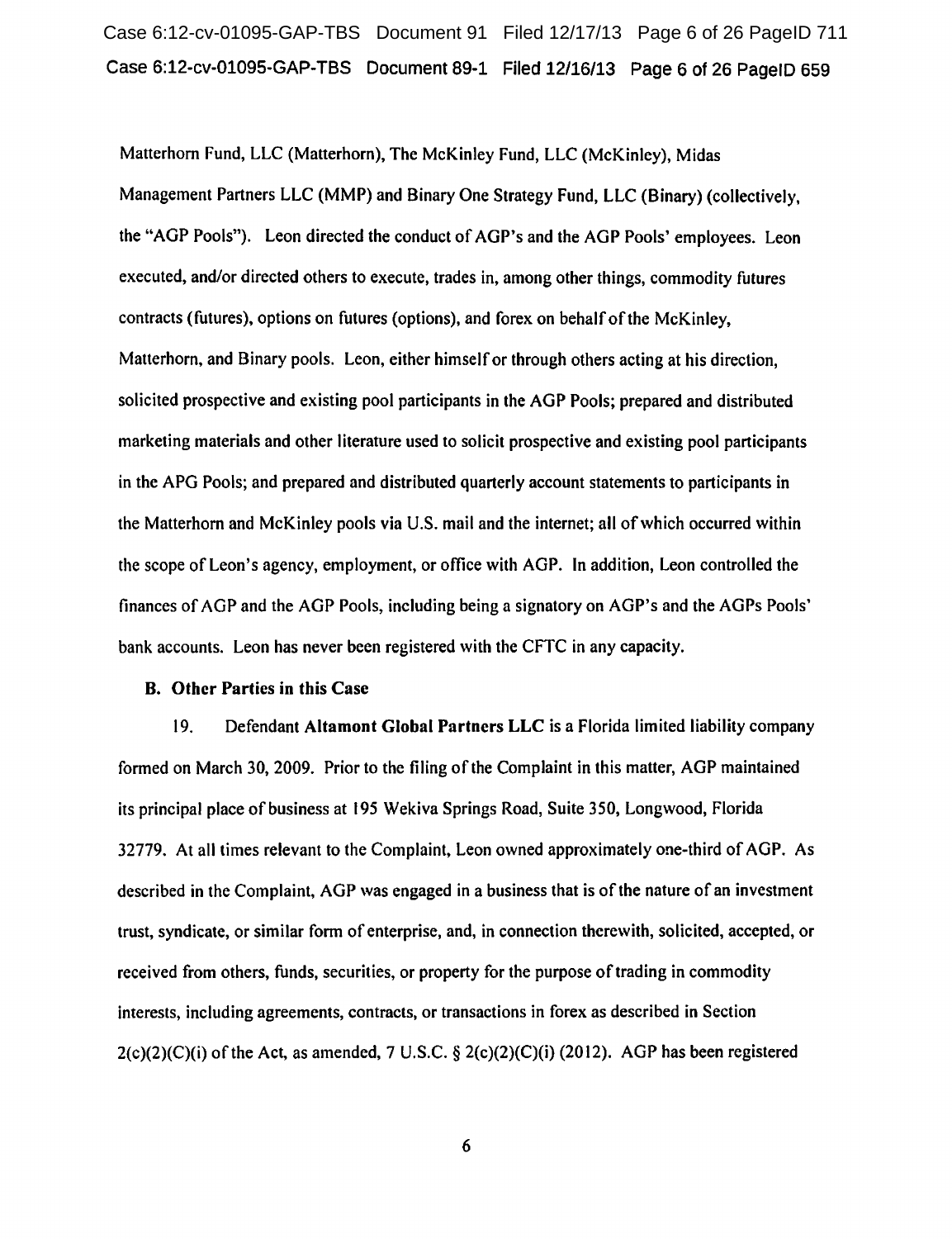Case 6:12-cv-01095-GAP-TBS Document 91 Filed 12/17/13 Page 7 of 26 PageID 712 Case 6:12-cv-01095-GAP-TBS Document 89-1 Filed 12/16/13 Page 7 of 26 PageiD 660

with the National Futures Association (NFA) as a commodity pool operator (CPO) since November 2009. AGP has been registered with the NFA as a forex firm since November 2010.

20. Defendant John G. Wilkins is not a party to this Consent Order.

21. Defendant Paul Rangel is not a party to this Consent Order.

# C. Summary of Defendants' Operations

22. AGP is a registered CPO that at all times relevant hereto was one-third owned and operated by Leon. Since March 2009 and continuing until at least June 22, 2012, Leon exercised responsibility and authority tor AGP's everyday business and affairs. During this time, Leon, both acting directly and, at times, acting through AGP and the AGP Pools, solicited approximately \$18 million from approximately 241 participants in the AGP Pools.

23. The McKinley, Matterhorn and Binary pools traded, among other things, futures, options, and forex. MMP was a commodity pool that was supposed to trade, among other things, futures, options, and forex. Rather than trading pool participant funds, however, Leon diverted MMP pool participant funds to AGP, the other AGP Pools, other individuals and entities, or for personal use.

24. On June 14, 2012, NFA commenced an unannounced audit of AGP<sup>1</sup>. During its audit, NFA discovered serious irregularities with regard to AGP's accounting and operations. Based on the NFA audit, on June 22, 2012, NFA instituted a Member Responsibility Action (MRA) against AGP and an Associate Responsibility Action (ARA) against Wilkins (collectively, MRA/ARA). The MRA/ARA found, among other things, that AGP, Leon, Rangel, and Wilkins misappropriated funds contributed by Matterhorn and McKinley pool participants, that AGP and Wilkins sent false statements to McKinley and Matterhorn pool participants

<sup>&</sup>lt;sup>1</sup> NFA regulation is limited to entities and individuals registered with the CFTC. As such, the audit of AGP was limited to registrants AGP, Wilkins, Matterhorn, and McKinley. Leon, Rangel, Binary, and Midas have never been registrants.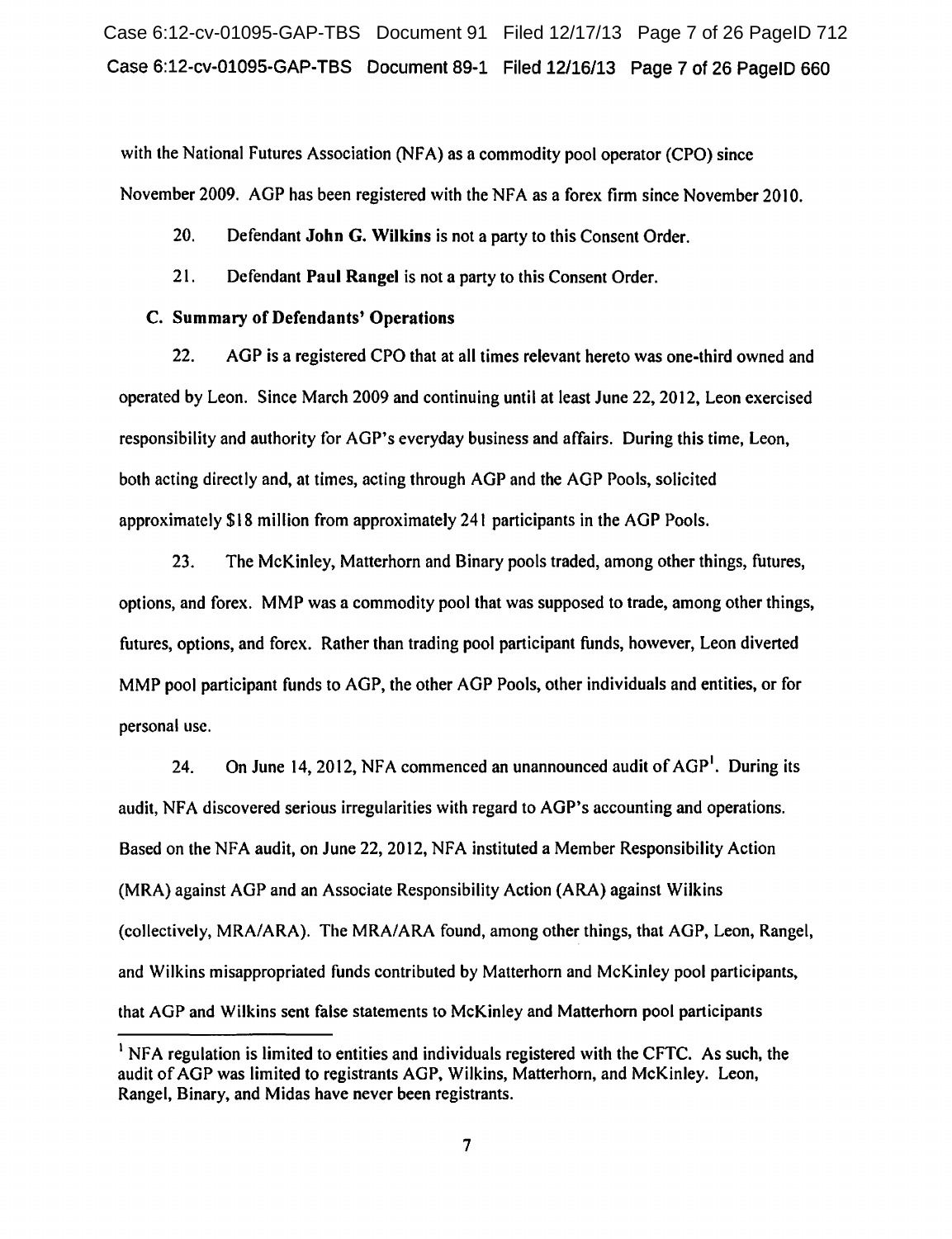Case 6:12-cv-01095-GAP-TBS Document 91 Filed 12/17/13 Page 8 of 26 PageID 713 Case 6:12-cv-01095-GAP-TBS Document 89-1 Filed 12/16/13 Page 8 of 26 PageiD 661

regarding their individual account earnings and balances. and that AGP and Wilkins provided false information and documentation to NFA.

# The Matterhorn and McKinley Pools

25. The Matterhorn pool was formed on March 3, 2009 and the McKinley pool was formed on January 1, 2011. Each pool was described as a "private investment vehicle for a limited number of sophisticated, long-term investors." The Matterhorn and McKinley pools traded, among other things, futures, options, and forex.

26. From March 3, 2009 to June 22, 2012, Leon, both directly and acting through AGP, exercised responsibility and authority for the Matterhorn pool's everyday business and affairs. From January l, 2011 to June 22, 2012, Leon, both directly and acting through AGP, exercised responsibility and authority for the McKinley pool's everyday business and affairs.

27. AGP was listed as the managing member of the Matterhorn and McKinley pools in both of their respective Private Offering Memorandums (POM(s)). Those POMs described Leon as the pools' manager and falsely touted his 32 years of investment expertise and Stanford education.

28. The McKinley and Matterhorn POMs and Operating Agreements provided that AGP was entitled to certain compensation for its operation of these pools. In particular, AGP was entitled to 20% of the pools' quarterly trading profits and to charge pool participants a 2% annual management fee.

29. AGP salespersons received a 10% commission on all pool participant contributions to the Matterhorn and McKinley pools. Pool participants were never informed that 10% oftheir contributions to the Matterhorn and McKinley pools were paid to AGP salespersons as commissions.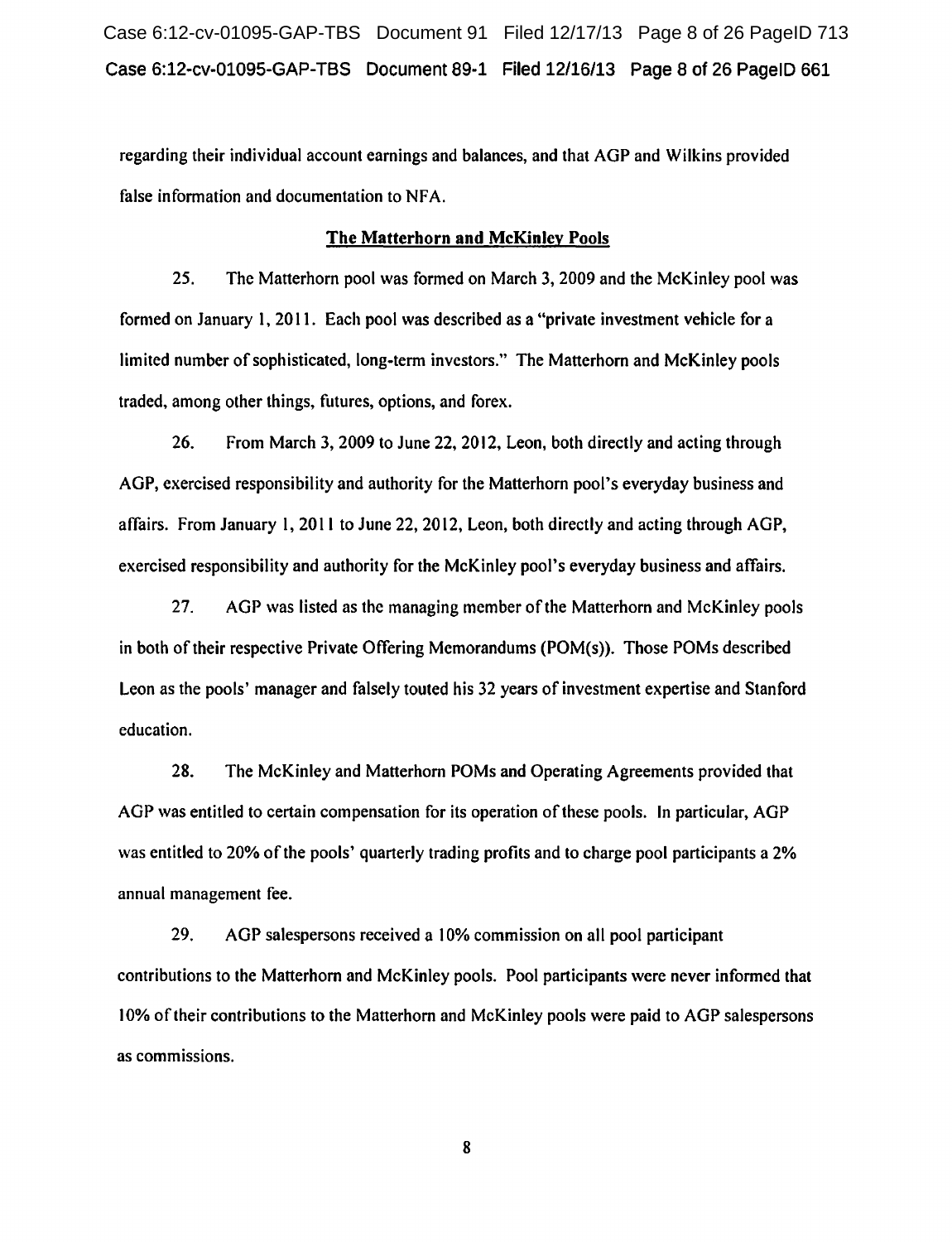Case 6:12-cv-01095-GAP-TBS Document 91 Filed 12/17/13 Page 9 of 26 PageID 714 Case 6:12-cv-01095-GAP-TBS Document 89-1 Filed 12/16/13 Page 9 of 26 PageiD 662

#### The MMP Pool

30. The MMP pool was formed on August 9, 2011. From August 2011 to June 22, 2012, Leon, both directly and acting through AGP, exercised responsibility and authority for MMP's everyday business and affairs.

31. In the MMP pool's POM, Leon is identified as one of MMP's managers. The MMP POM falsely touts Leon's Stanford education and Leon's supposedly lengthy investment career. The MMP pool was described as a "private investment vehicle for a limited number of sophisticated, long-term investors." The MMP pool required a minimum initial contribution of \$50,000.

32. AGP salespersons touted MMP to existing and prospective pool participants as another investment pool created to follow the success of the Matterhorn and McKinley pools. AGP salespersons told existing and prospective pool participants in the MMP pool that the Matterhorn and McKinley pools averaged 25% to 30% in annual returns in each of the previous three years and that the MMP pool, which would trade similarly to the Matterhorn and McKinley pools, also would generate annual returns of25% to 30%.

33. The MMP pool's POM stated that the MMP pool would trade, among other things, futures, options, and other derivative securities. In reality, the MMP pool never opened any trading accounts and it never traded the pool participant funds it received. Rather than trading pool participant funds, Leon diverted MMP pool participant funds to AGP, the other AGP Pools, or for personal use.

34. AGP salespersons shared in commissions as high as 2I% of certain MMP pool participant contributions, individually receiving up to 8% in commissions. MMP pool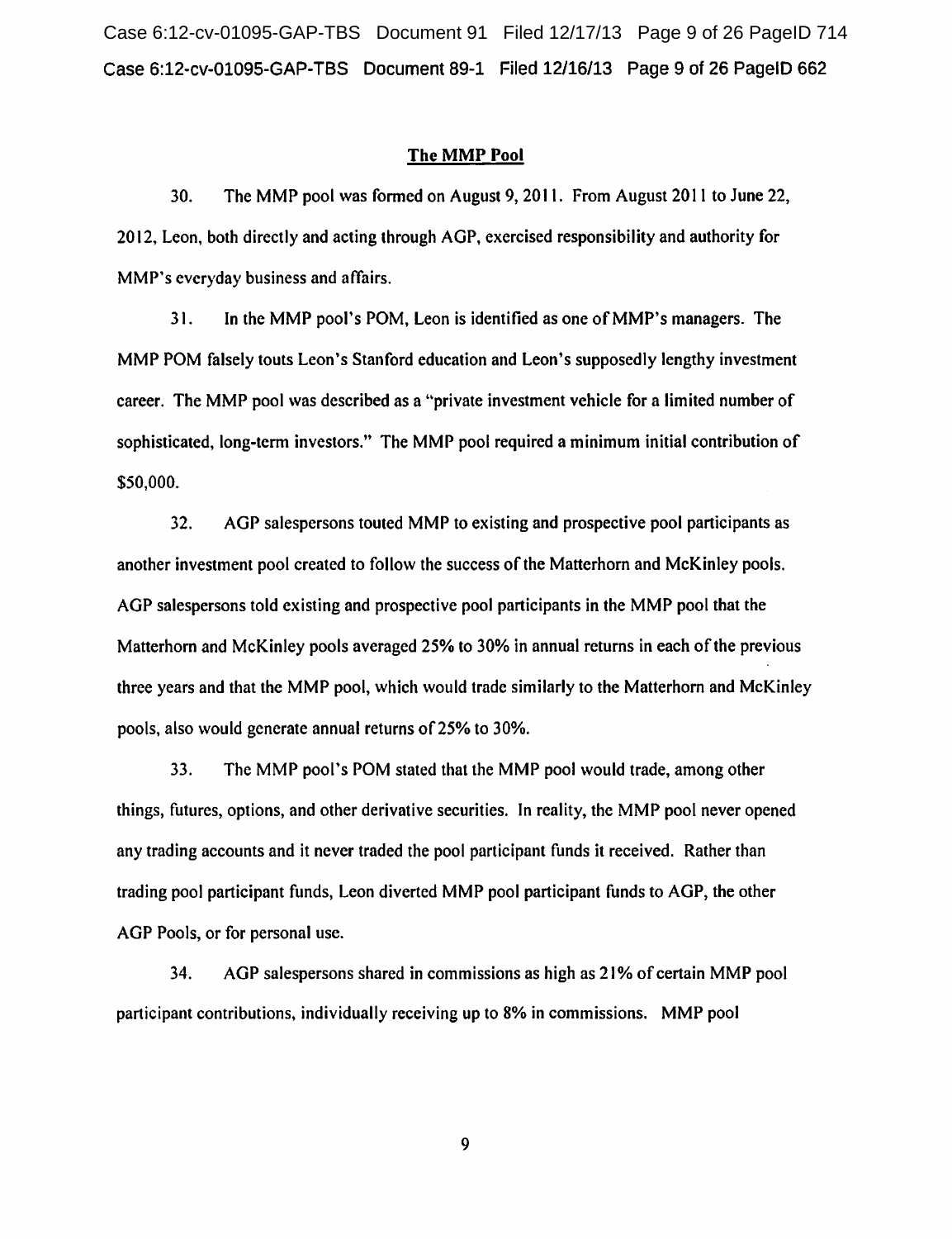Case 6:12-cv-01095-GAP-TBS Document 91 Filed 12/17/13 Page 10 of 26 PageID 715 case 6:12-cv-01095-GAP-TBS Document 89-1 Filed 12/16/13 Page 10 of 26 PageiD 663

participants were never informed that a percentage of their contributions were paid to AGP salespersons as commissions.

## The Binary Pool

35. The Binary pool was formed on January I, 2012. AGP was the managing member of the Binary pool.

36. From January 1, 2012 to June 22, 2012, Leon, both directly and acting through AGP, exercised responsibility and authority for the Binary pool's everyday business and affairs.

3 7. The Binary pool traded, among other things, options on behalf of pool participants.

## D. Misappropriation of AGP Pool Funds

38. In total, Leon misappropriated \$1,598,343 of pool participant funds in the AGP Pools.

39. Between March 2009 and May 2012, AGP, by and through at least Leon, caused the AGP Pools to "loan" or "advance" funds to the individual defendants through a series of transfers noted as "receivables to general partners" in the AGP Pools' respective accounting ledgers. These ''loans" and "advances" were made without disclosure to the participants in the AGP Pools, without authority under the POMs and operating agreements of the AGP Pools, and in violation of NFA regulations prohibiting such loans.

40. The "loans" and "advances" from AGP to Leon were sham transactions designed to disguise Leon's misappropriation. The loans to Leon from the AGP Pools were either made without any form of interest payment obligation or were made with an interest obligation that was not enforced, and none of the loans was ever paid back. In addition, other "loans" and "advances" were provided to AGP, which, in turn, made substantial cash or check payments to Leon.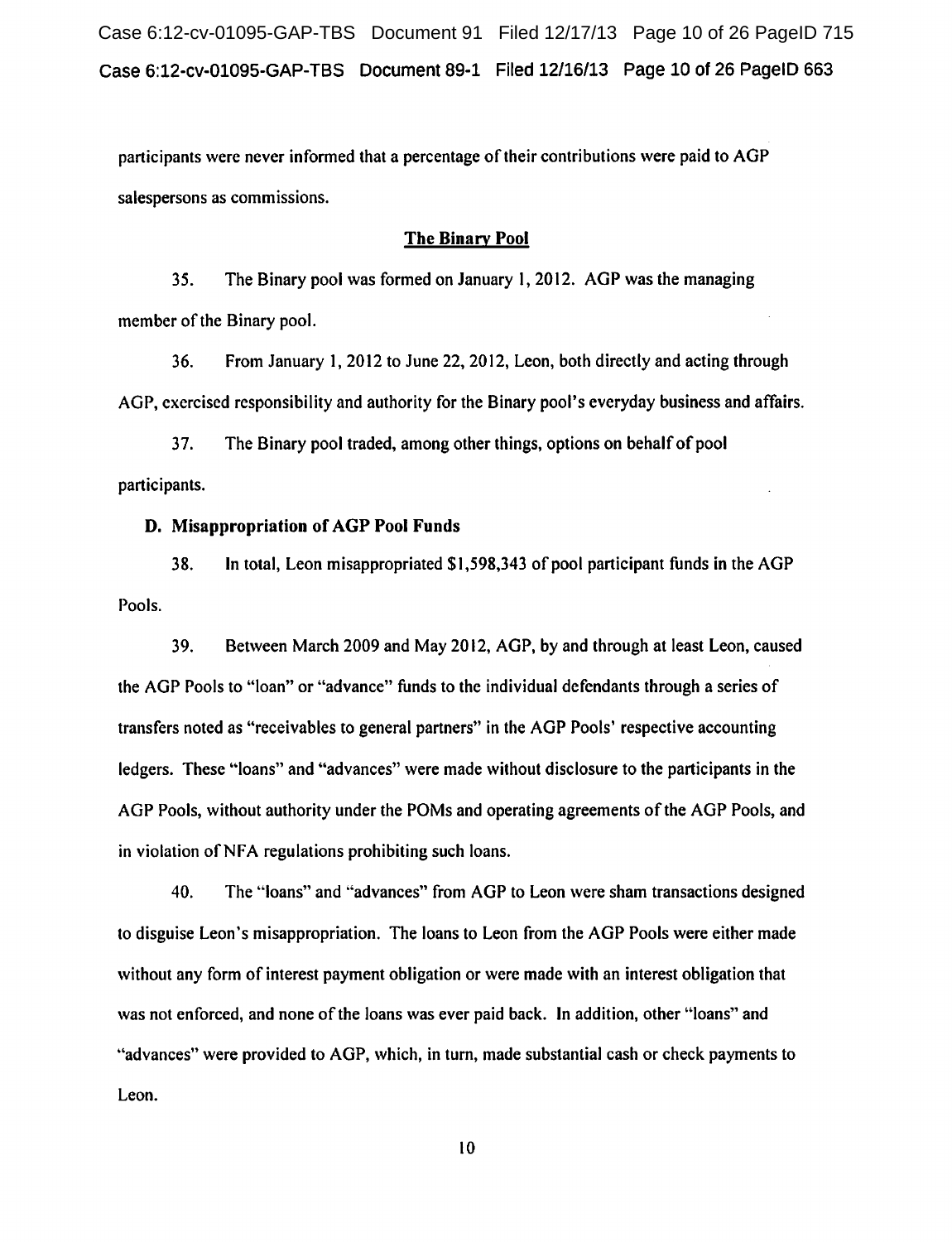Case 6:12-cv-01095-GAP-TBS Document 91 Filed 12/17/13 Page 11 of 26 PageID 716 Case 6:12-cv-01095-GAP-TBS Document 89-1 Filed 12/16/13 Page 11 of 26 PageiD 664

4 I. The "loans" and "advances" were used, among other things, to cover AGP's operating expenses; commission payments; travel, meals, and entertainment expenses; credit card payments for Leon's wife; and at least one loan AGP made to Leon.

42. Some of these "loans" and "advances" were taken by Leon in the form of cash or checks directly from the AGP Pools. Nothing in the POMs permitted this.

43. To decrease its financial obligations to the AGP Pools that were created by certain of these "loans" and "advances," AGP charged the AGP Pools bogus management and performance fees, which, in turn, were credited against the "receivables to general partners" in the AGP Pools' respective accounting ledgers. These management and performance fees were calculated based on falsely inflated asset values of the AGP Pools and falsely inflated trading profits in the AGP Pools. In actuality, AGP was never entitled to any management or performance fees.

44. AGP, by and through at least Leon and Leon individually, engaged in the acts and practices described above knowingly or with reckless disregard for the truth.

# E. AGP Issued False Account Statements to Pool Participants

45. Since the inception of the McKinley and Matterhorn pools, AGP, by and through at least Leon, issued regular quarterly statements to McKinley and Matterhorn pool participants via U.S. mail and via the Internet through the Matterhorn and McKinley pools' individual websites.

46. As ofthe quarter ending March 3 I, 2012, AGP, by and through at least Leon, issued quarterly statements to pool participants that, collectively, showed that the Matterhorn pool participants' interests were approximately \$10 million and the McKinley pool participants' interests were approximately \$6.5 million.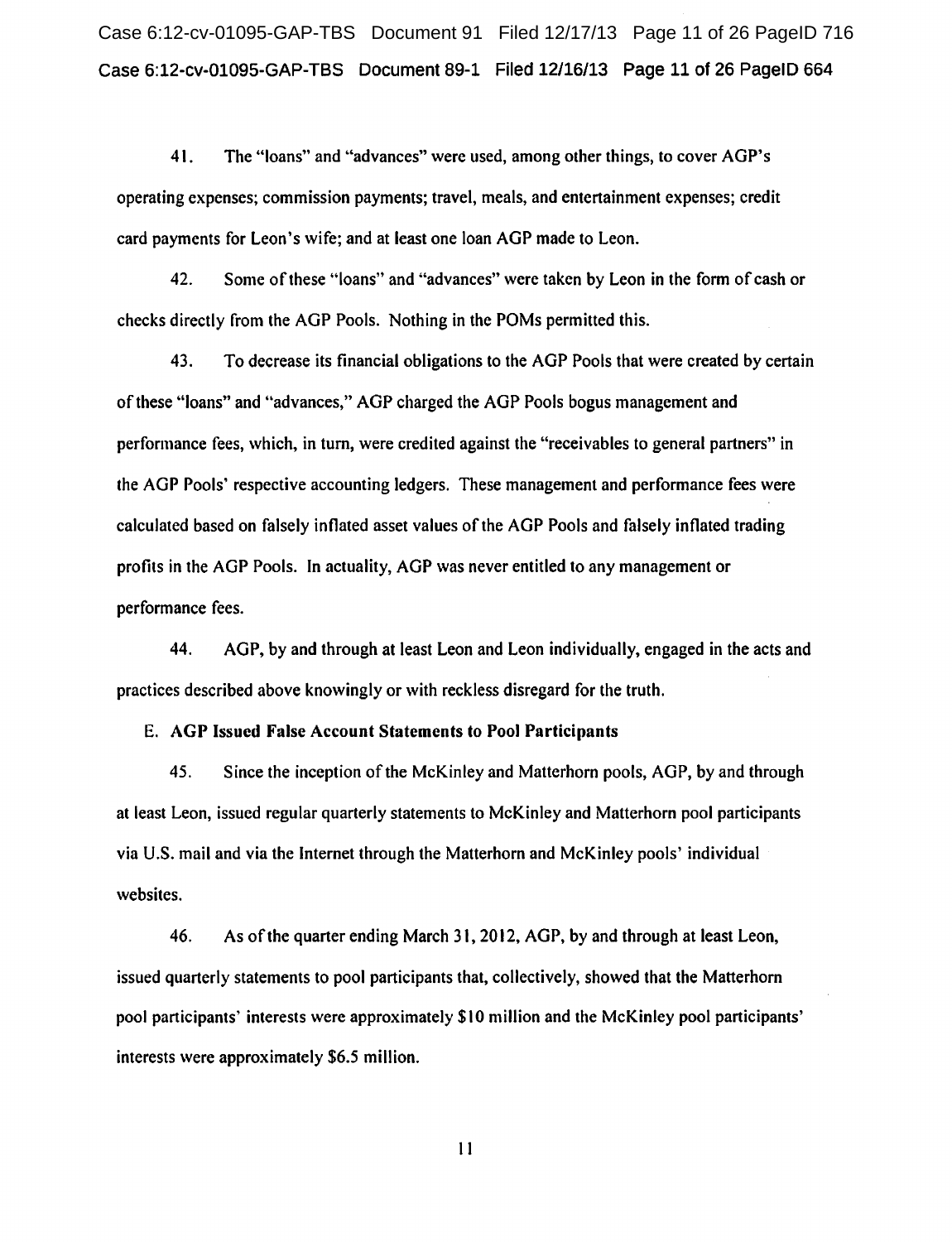Case 6:12-cv-01095-GAP-TBS Document 91 Filed 12/17/13 Page 12 of 26 PageID 717 Case 6:12-cv-01095-GAP-TBS Document 89-1 Filed 12/16/13 Page 12 of 26 PageiD 665

47. The March 31, 2012 statements that, AGP, by and through at least Leon, delivered to the Matterhorn and McKinley pool participants were false in that they significantly overstated each pool participant's interest. While the Matterhorn pool participants' collective interests purported to total \$10 million and the McKinley pool participants' interests purported to total \$6.5 million, the value of assets (in the form of cash and holdings at various brokerage firms) held by each pool as of March 31, 2012 was approximately \$1.4 million for Matterhorn and approximately \$2.4 million for McKinley.

48. In addition, the statements provided to pool participants did not disclose or otherwise reflect the impact of the purported loans and advances to AGP and Leon.

49. AGP, by and through at least Leon, misrepresented to AGP Pool participants that the Matterhorn fund had been in existence since 1980 and had generated historic returns of 27.23% for 2009, 33.80% for 2010,20.75% for 2011, and 7.99% for January through May 2012.

50. AGP, by and through at least Leon, misrepresented to AGP Pool participants that the McKinley pool had historic returns of23.16% for February through December 20 II and 8.04% for January through May 2012.

51. AGP, by and through at least Leon and Leon individually engaged in the acts and practices described above knowingly or with reckless disregard for the truth.

## IV. CONCLUSIONS OF LAW

#### A. Jurisdiction and Venue

52. This Court has jurisdiction over this action pursuant to Section 6c(a) ofthe Act, as amended, 7 U.S.C.  $\S$  13a-1(a) (2012), which provides that whenever it shall appear to the CFTC that any person has engaged, is engaging, or is about to engage in any act or practice constituting a violation of any provision of the Act or any rule, regulation, or order promulgated thereunder, the CFTC may bring an action in the proper district court of the United States against such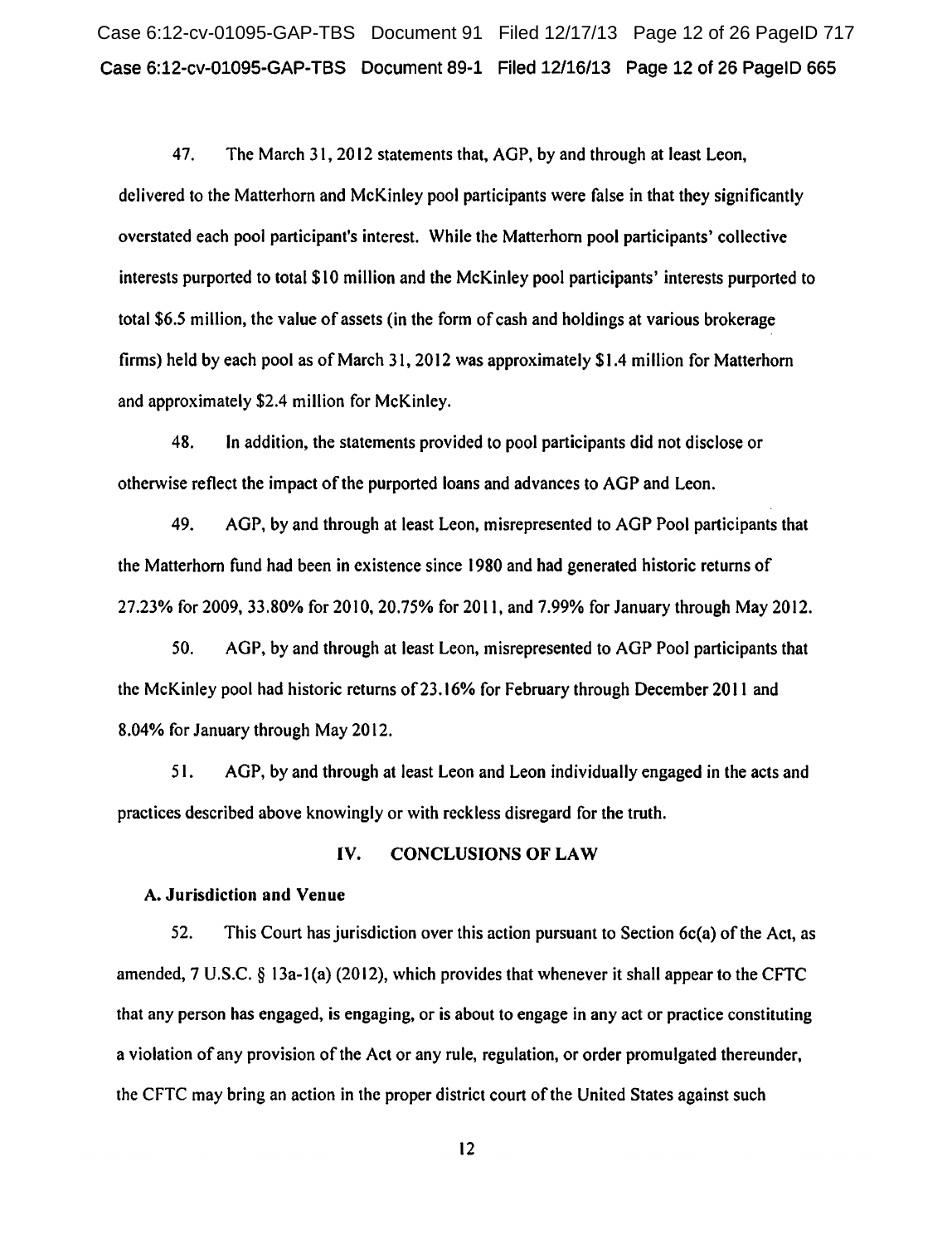Case 6:12-cv-01095-GAP-TBS Document 91 Filed 12/17/13 Page 13 of 26 PageID 718 Case 6:12-cv-01095-GAP-TBS Document 89-1 Filed 12/16/13 Page 13 of 26 PageiD 666

person to enjoin such act or practice, or to enforce compliance with the Act, or any rule, regulation or order thereunder.

53. The CFTC has jurisdiction over the forex solicitations and transactions at issue in this action pursuant to Section 2(c)(2)(C) of the Act, 7 U.S.C. § 2(c)(2)(C) (Supp. III 2009).

54. Venue properly lies with this Court pursuant to Section 6c(e) of the Act, as amended, 7 U.S.C. § 13a-l(e) (2012), because Leon resides in this jurisdiction and the acts and practices in violation of the Act occurred within this District.

## l. Fraud in Connection with Futures and Forex: AGP and Leon

*55.* By the conduct described in paragraphs I through 51 above, beginning in at least March 2009 and continuing to at least June 22, 2012, AGP, by and through at least Leon, and Leon directly, violated Section  $4b(a)(1)$  and  $(2)(A)-(C)$  of the Act, 7 U.S.C. § 6b(a)(1) & (2)(A)-(C) (Supp. III 2009), with respect to conduct before July 16, 2011 and Section 4b(a)(l) and  $(2)(A)-(C)$  of the Act, as amended, 7 U.S.C. § 6b(a)(1) & (2)(A)-(C) (2012), with respect to conduct on or after July 16, 2011 in or in connection with futures and forex contracts made for, on behalf of, or with other persons, by among other things, knowingly or recklessly misappropriating AGP Pool participant funds and by providing AGP Pool participants with false account statements that misrepresented the profitability and/or the value of pool participants' interests in the AGP Pools.

56. AGP, by and through at least Leon and Leon directly, engaged in the acts and practices described above knowingly or with reckless disregard for the truth.

## 2. Fraud in Connection with Off-Exchange Forex: AGP and Leon

57. By the conduct described in paragraphs I through 51 above, beginning in at least March 2009 and continuing to at least June 22, 2012, AGP, by and through at least Leon, and Leon directly, solicited and received money from pool participants for the purpose of, among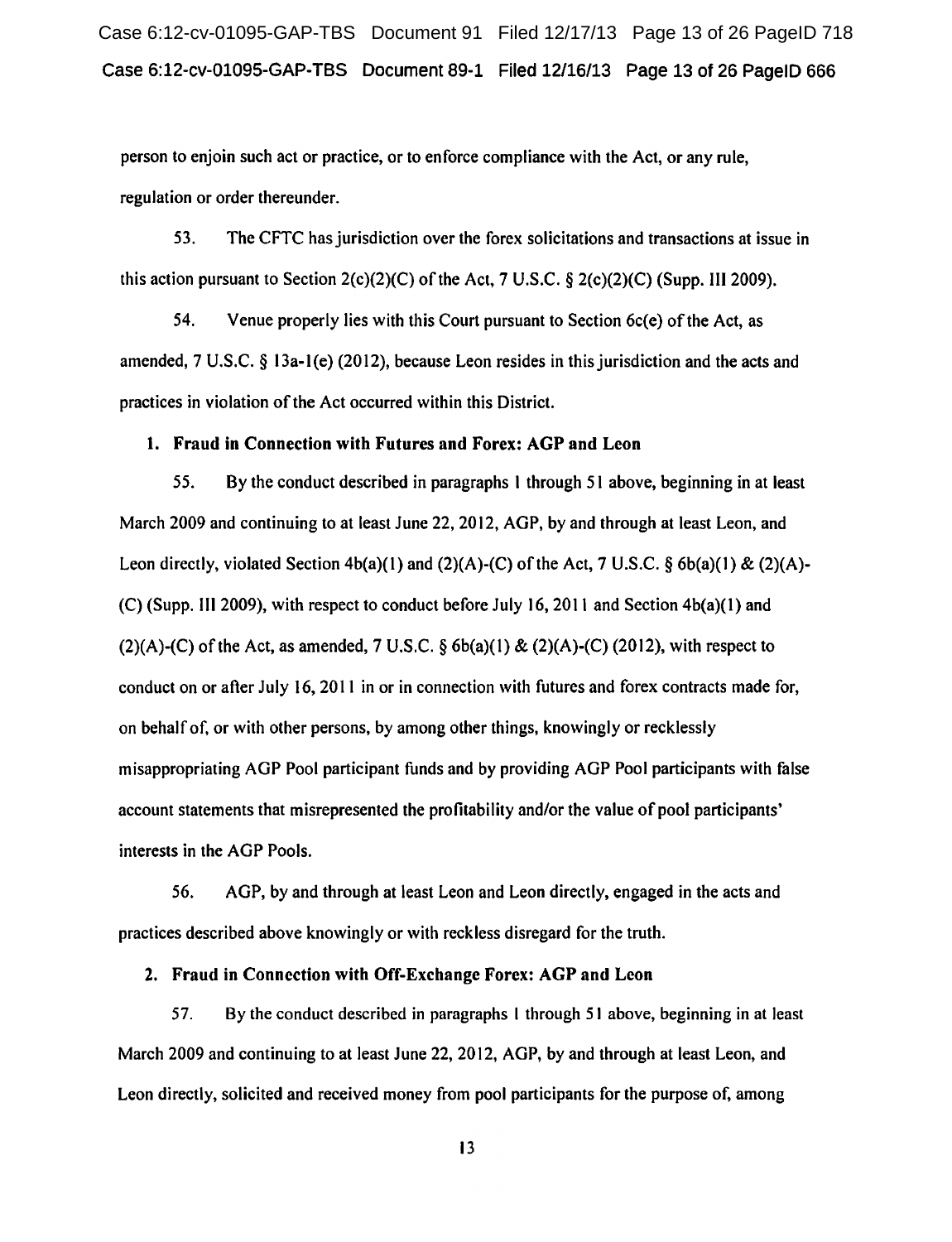Case 6:12-cv-01095-GAP-TBS Document 91 Filed 12/17/13 Page 14 of 26 PageID 719 Case 6:12-cv-01095-GAP-TBS Document 89-1 Filed 12/16/13 Page 14 of 26 PageiD 667

other things, entering into retail forex transactions as defined in Regulation 5.1 (m), 17 C.F.R. §  $5.1$ (m) (2012).

58. In connection with their solicitation and receipt of money from pool participants for the purpose of entering into retail forex transactions, since at least October 18, 2010, AGP, by and through at least Leon, and Leon directly, through the use of the mails or other means or instrumentalities of interstate commerce (including through the use of U.S. mail and the Internet) have violated Regulation 5.2(b)(1)-(3), 17 C.F.R. § 5.2(b)(1)-(3) (2012) by misappropriating AGP Pool participant funds and by providing AGP Pool participants with false account statements that misrepresented the profitability and/or the value of pool participants' interests in the AGP Pools.

59. AGP, by and through Leon and Leon directly, engaged in the acts and practices described above knowingly or with reckless disregard for the truth.

## 3. Fraud by Commodity Pool Operator: AGP

60. By the conduct described in paragraphs I through 51 above, beginning in at least March 2009 and continuing to at least June 22, 2012, AGP by and through at least Leon, operated as a CPO in that it was engaged in a business that is of the nature of an investment trust, syndicate or similar form of enterprise, and in connection therewith, solicited, accepted, or received funds, securities, or property from others for the purpose of trading futures, options, and forex.

61. Beginning in at least March 2009 and continuing to at least June 22, 2012, AGP by and through at least Leon, acting as a CPO, through the use of the mails or other means or instrumentalities of interstate commerce (including through use of U.S. mail to pool participants and the Internet), has violated Section 40 of the Act, 7 U.S.C.  $\S$  60 (2006), by misappropriating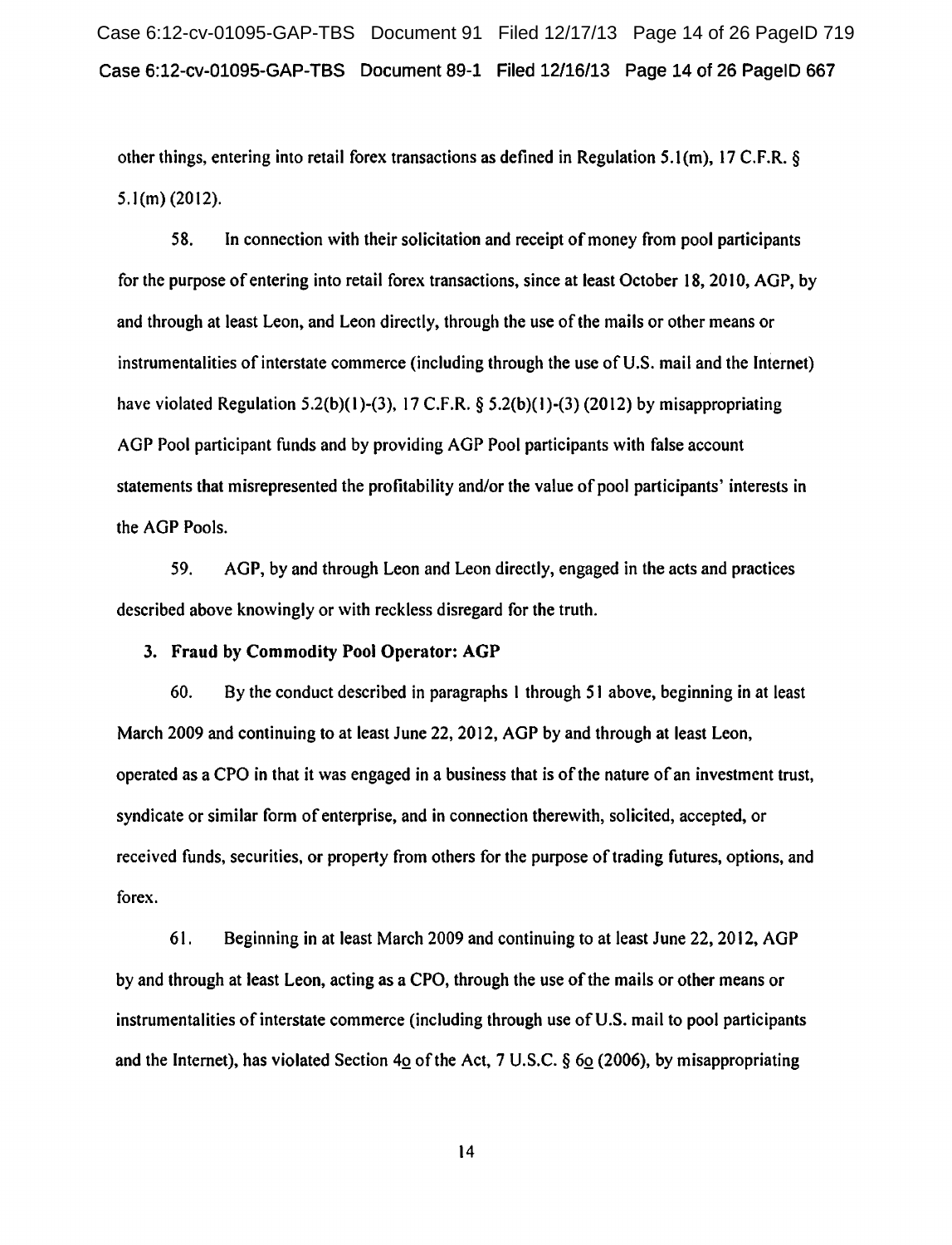Case 6:12-cv-01095-GAP-TBS Document 91 Filed 12/17/13 Page 15 of 26 PageID 720 Case 6:12-cv-01095-GAP-TBS Document 89-1 Filed 12/16/13 Page 15 of 26 PageiD 668

AGP Pool participant funds and by providing AGP Pool participants with false account statements that misrepresented the profitability of the AGP Pools and the value of pool participants' interests in the AGP Pools.

62. AGP, by and through at least Leon, engaged in the acts and practices described above knowingly or with reckless disregard for the truth.

#### 4. Controlling Person Liability

63. By the conduct described in paragraphs I through 51 above, Leon controlled AGP, directly or indirectly, and did not act in good faith or knowingly induced, directly or indirectly, AGP's acts in violation of the Act and Regulations. Accordingly, pursuant to Section 13(b) of the Act, 7 U.S.C. § 13c(b) (2006), to the extent AGP is found to have violated any provisions of the Act or Regulations (including, but not limited to, Section  $4b(a)(1)$  and  $(2)(A)$ -(C) of the Act, 7 U.S.C.  $\S$  6b(a)(1) & (2)(A)-(C) (Supp. III 2009), with respect to conduct before July 16, 2011; Section  $4b(a)(1)$  and  $(2)(A)-(C)$  of the Act, as amended, 7 U.S.C. § 6b(a)(1) & (2)(A)-(C) (2012), with respect to conduct on or after July 16, 2011; Section  $4\Omega$  of the Act, 7 U.S.C. § 6Q (2006); Regulation 5.2(b)(l )-(3), 17 C.F.R. § 5.2(b)(l)-(3) (2012); and Section 9(a)(4) of the Act, 7 U.S.C. § 13(a)(4) (2012)), Leon is liable for AGP's violations. The joint and several liability of Leon for any monetary sanctions arising from any violations by AGP, however, shall be capped at the amounts of his disgorgement obligation as set forth in Section V.B of this Order.

64. Unless restrained and enjoined by this Court, there is a reasonable likelihood that Leon will continue to engage in the acts and practices alleged in the Complaint and in similar acts and practices in violation of the Act and Regulations.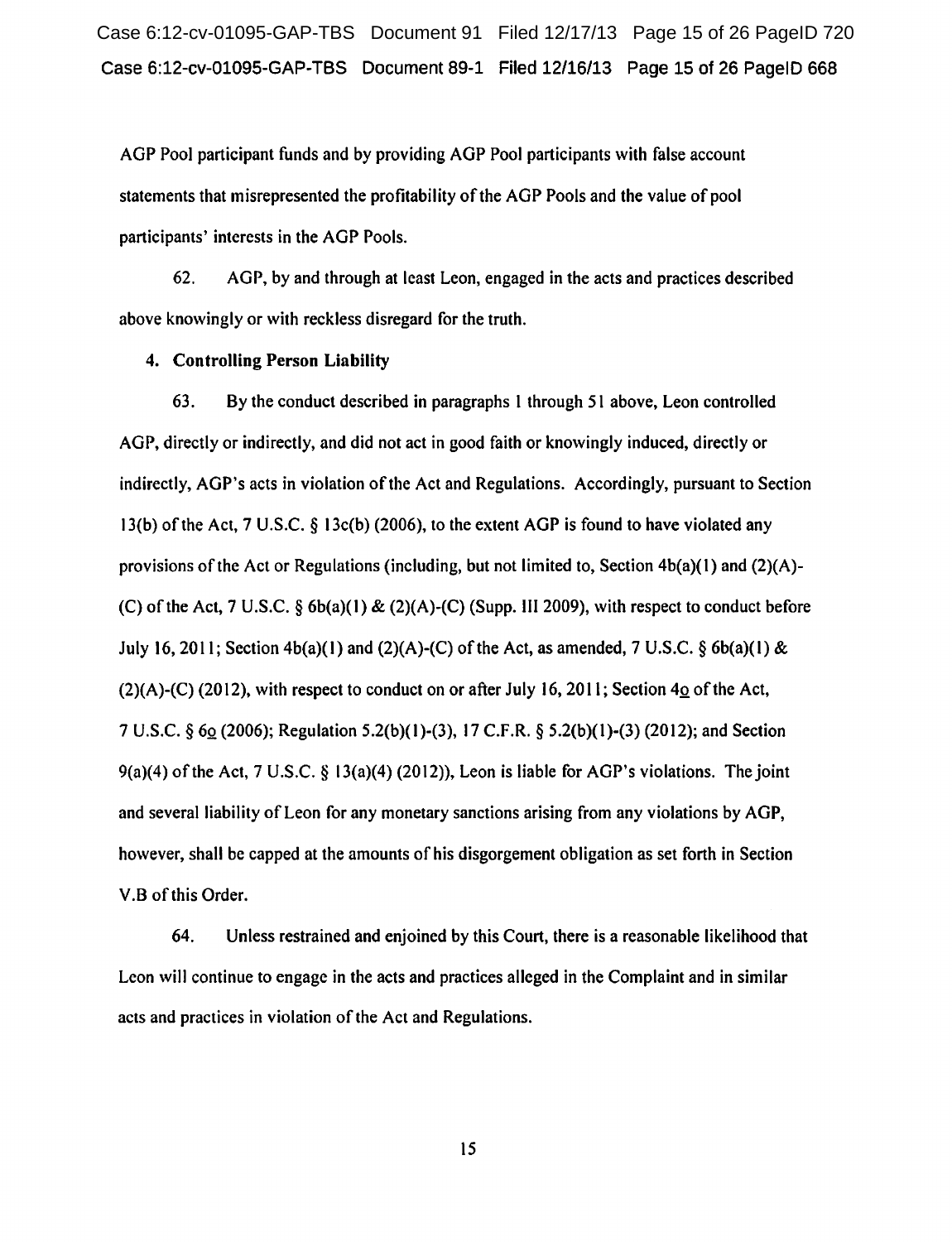Case 6:12-cv-01095-GAP-TBS Document 91 Filed 12/17/13 Page 16 of 26 PageID 721 Case 6:12-cv-01095-GAP-TBS Document 89-1 Filed 12/16/13 Page 16 of 26 PageiD 669

#### V. PERMANENT INJUNCTION

## IT IS HEREBY ORDERED THAT:

65. Based upon and in connection with the foregoing conduct, pursuant to Section 6c ofthe Act, as amended 7 U.S.C. § 13a-l (2012), Leon is permanently restrained, enjoined and prohibited from directly or indirectly:

- a. cheating or defrauding, or attempting to cheat or defraud, other persons in or in connection with any order to make, or the making of, any contract of sale of any commodity for future delivery or any forex contract (as described in Sections  $2(c)(2)(B)$  and  $2(c)(2)(C)(i)$  of the Act, 7 U.S.C. § 2(c)(2)(B) and  $2(c)(2)(C)(i)$ ) (2012) (forex contract) that is made, or to be made, for or on behalf of, or with, any other person in violation of Section 4b of the Act,  $7 \text{ U.S.C.}$  § 6b (2012);
- b. employing any device, scheme or artifice to defraud any participant or prospective participant or engaging in any transaction, practice, or course of business which operates as a fraud or deceit upon any client or participant or prospective participant in violation of Section  $4<sub>Q</sub>(1)$  of the Act, 7 U.S.C. § 6 $<sub>Q</sub>(1)$  (2012);</sub>
- c. cheating or defrauding, or attempting to cheat or defraud, other persons, or willfully to make or cause to be made to any person any false report or statement or cause to be entered for any person any false record, or willfully to deceive or attempt to deceive any person whatsoever in or in connection with any retail forex transaction in violation of Regulation  $5.2(b)(1)-(3)$ , 17 C.F.R. §  $5.2(b)(1)-(3)$ (2013).

66. Defendant Leon is also permanently restrained, enjoined and prohibited from directly or indirectly: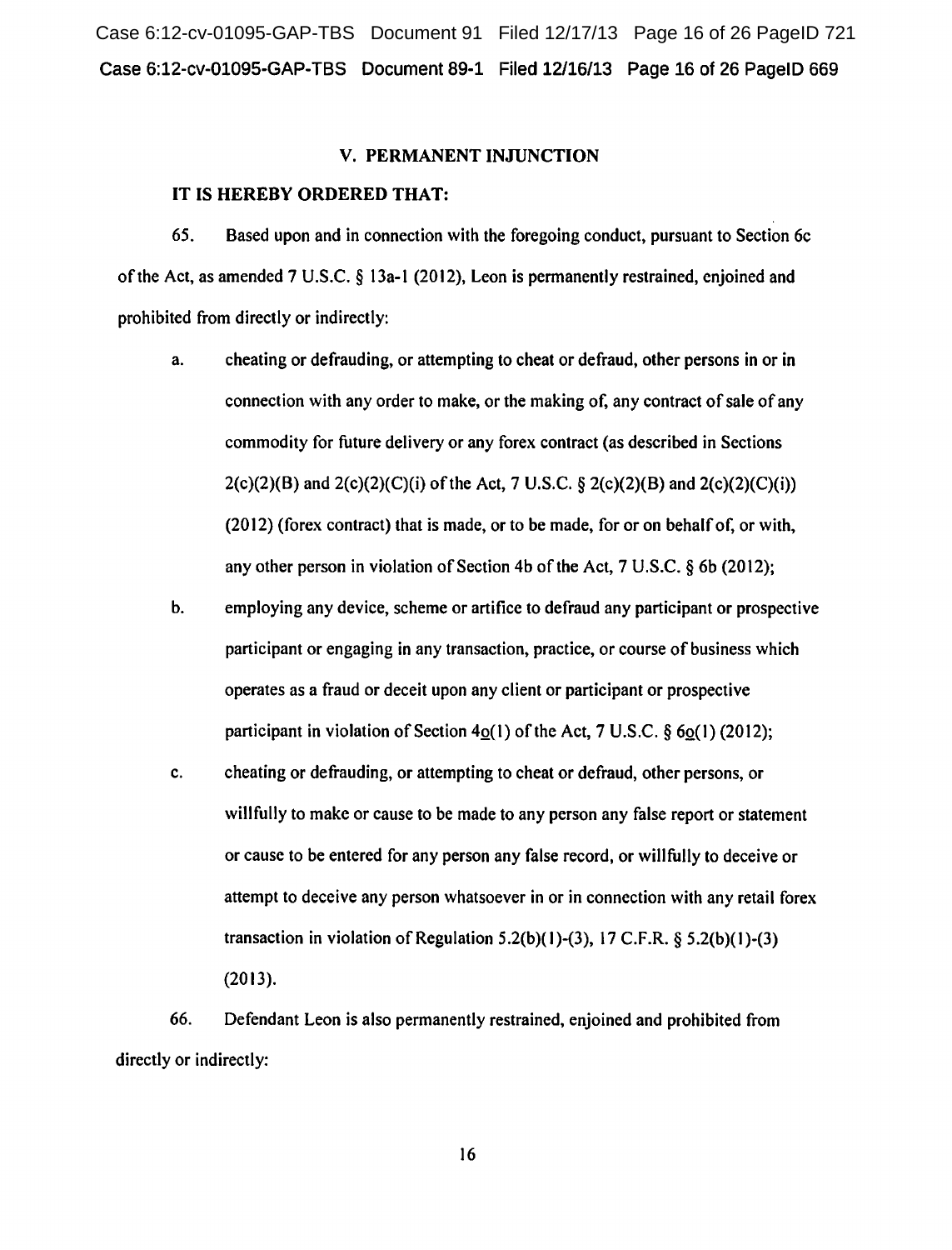Case 6:12-cv-01095-GAP-TBS Document 91 Filed 12/17/13 Page 17 of 26 PageID 722 Case 6:12-cv-01095-GAP-TBS Document 89-1 Filed 12/16/13 Page 17 of 26 PageiD 670

- a. Trading on or subject to the rules of any registered entity (as that term is defined in Section 1a of the Act,  $7 \text{ U.S.C. }$  § 1a (2012));
- b. Entering into any transactions involving commodity futures, options on commodity futures, commodity options (as that term is defined in Regulation 1.3 (hh), 17 C.F.R. § 1.3(hh) (20 13)) ("commodity options"), swaps (as that term is defined in Section la(47) of the Act, 7 U.S.C.  $\delta$  la(47) (Supp. V 2011), and as further defined by Commission Regulation 1.3(xxx), 17 C.F.R. § 1.3 (xxx) (2012)) ("swaps"), security futures products, and/or forex contracts for his own personal account or for any account in which they have a direct or indirect interest;
- c. Having any commodity futures, options on commodity futures, commodity options, swaps, security futures products, and/or forex contracts traded on his behalf;
- d. Controlling or directing the trading for or on behalf of any other person or entity, whether by power of attorney or otherwise, in any account involving commodity futures, options on commodity futures, commodity options, swaps, security futures products, and/or forex contracts;
- e. Soliciting, receiving or accepting any funds from any person for the purpose of purchasing or selling any commodity futures, options on commodity futures, commodity options, swaps, security futures products, and/or forex contracts;
- f. Applying for registration or claiming exemption from registration with the CFTC in any capacity, and engaging in any activity requiring such registration or exemption from registration with the CFTC, except as provided for in Regulation 4.14(a)(9), 17 C.F.R. § 4.14(a)(9) (2013); and/or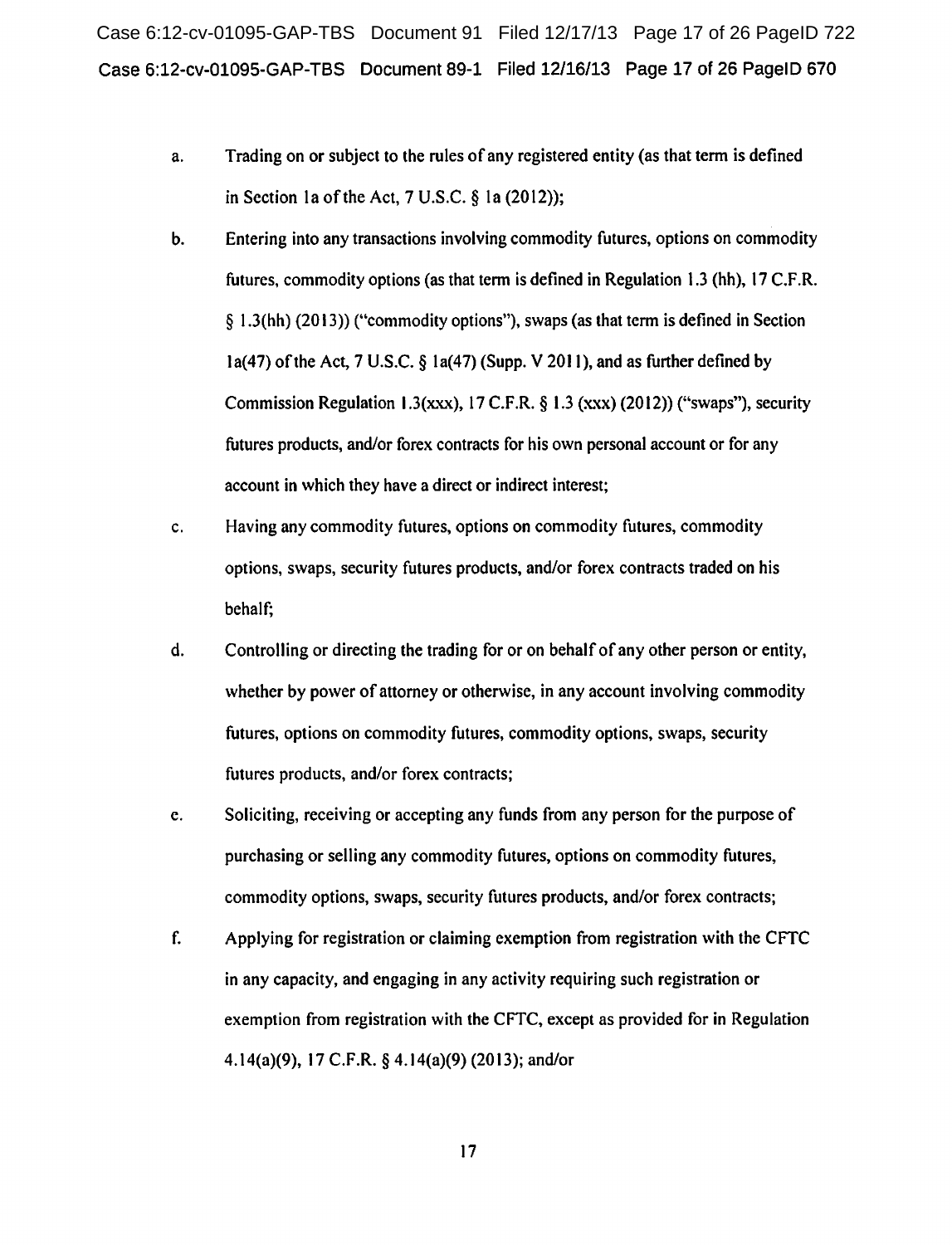Case 6:12-cv-01095-GAP-TBS Document 91 Filed 12/17/13 Page 18 of 26 PageID 723 Case 6:12-cv-01095-GAP-TBS Document 89-1 Filed 12/16/13 Page 18 of 26 PageiD 671

g. Acting as a principal (as that term is defined in Regulation 3.1 (a), 17 C.F.R. § 3.1 (a) (20 13)), agent or any other officer or employee of any person (as that term is defined in Section 1a of the Act,  $7 \text{ U.S.C.}$  § 1a) registered, exempted from registration or required to be registered with the CFTC except as provided for in Regulation 4.14(a)(9), 17 C.F.R. § 4.14(a)(9) (2013).

#### VI. DISGORGEMENT AND CIVIL MONETARY PENALTY

#### A. Return of Funds

67. Pursuant to the Court's Orders dated October 2 and 15,2012, the Court appointed Mark V. Silverio as Receiver for the Receivership Entities. Consistent with the power granted by the Court, the Receiver has taken possession of and/or liquidated numerous assets of the Receivership Entities, including assets in the name of or otherwise attributable to the Receivership Entities. The funds derived from the sale or liquidation—now or in the future--of Leon's assets in receivership, along with any interest earned on these funds, will be returned to defrauded customers (less any court-approved fees and expenses incurred or to be incurred by the Receiver), and shall be used to satisfy, in full or in part, the Disgorgement Obligation, as defined below in Part VI. B. of this Consent Order. The Court orders that these funds be distributed to defrauded customers by the Receiver pursuant to and consistent with a distribution plan approved by this Court and that Leon's rights, if any, to these funds and/or the underlying assets be extinguished (except as may be necessary for the Receiver to carry out his duties).

#### B. Disgorgement

68. Leon shall pay disgorgement in the amount of \$1,598,343 (Disgorgement Obligation), plus post-judgment interest. The Disgorgement Obligation is immediately due and owing. Post-judgment interest shall accrue on the Disgorgement Obligation beginning on the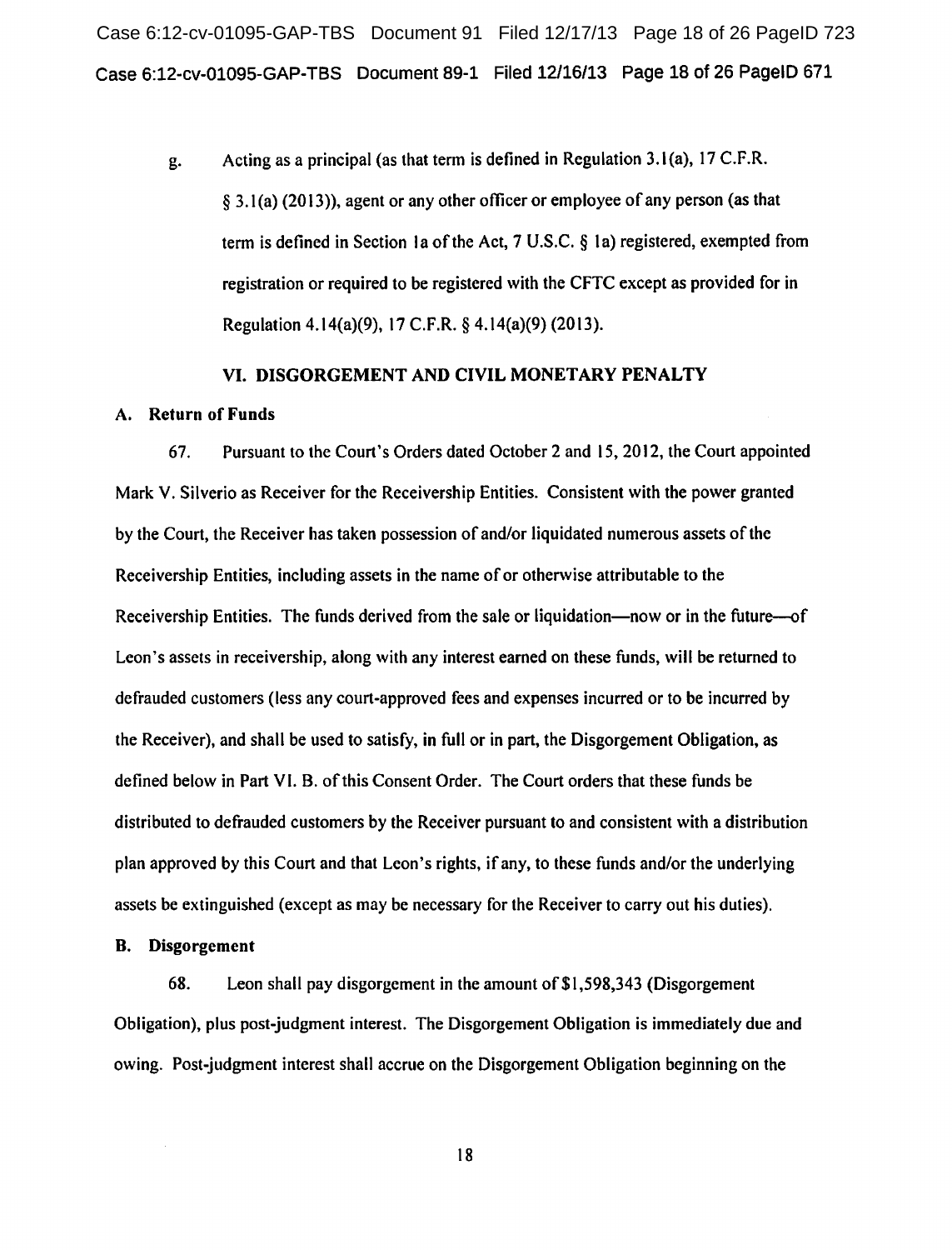Case 6:12-cv-01095-GAP-TBS Document 91 Filed 12/17/13 Page 19 of 26 PageID 724 Case 6:12-cv-01095-GAP-TBS Document 89-1 Filed 12/16/13 Page 19 of 26 PageiD 672

date of entry of this Consent Order and shall be determined by using the Treasury Bill rate prevailing on the date of entry of this Consent Order pursuant to 28 U.S.C. § 1961.

69. Leon's Disgorgement Obligation shall be satisfied from the assets of Leon held now or in the future, by the Receiver. To the extent the Receiver's sale or liquidation of Leon's assets is insufficient to satisfy the Disgorgement Obligation, Leon shall be responsible for the short fall.

70. Leon shall make Disgorgement Obligation payments under this Consent Order to the Court-appointed Receiver in this matter, Mark V. Silverio, in the name "AGP Fund" and shall send such Disgorgement Obligation payments by electronic funds transfer, or by U.S. postal money order, certified check, bank cashier's, or bank money order, to: Mark V. Silverio, Silverio & Hall, P.A., 255 Eighth Street South, Naples, Florida 34102-6123, under cover letter that identifies the paying defendant and the name and docket number of this proceeding. Leon shall simultaneously transmit copies of the cover letter and the form of payment to the Chief Financial Officer, Commodity Futures Trading Commission, Three Lafayette Centre, 1155 21st Street, NW, Washington, D.C. 20581.

71. Leon shall cooperate with the Receiver as appropriate to provide such information as the Receiver deems necessary and appropriate to identify pool participants to whom the Receiver may determine to include in any Court-approved plan for distribution of any Disgorgement Obligation payments.

72. Within thirty (30) days of receiving a copy of this Consent Order, any financial institution holding Leon's funds is specifically directed to liquidate and release all funds, whether the funds are held in a single or joint account, or in any other capacity, and to convey by wire transfer to an account designated by the Receiver, all funds in these accounts, less any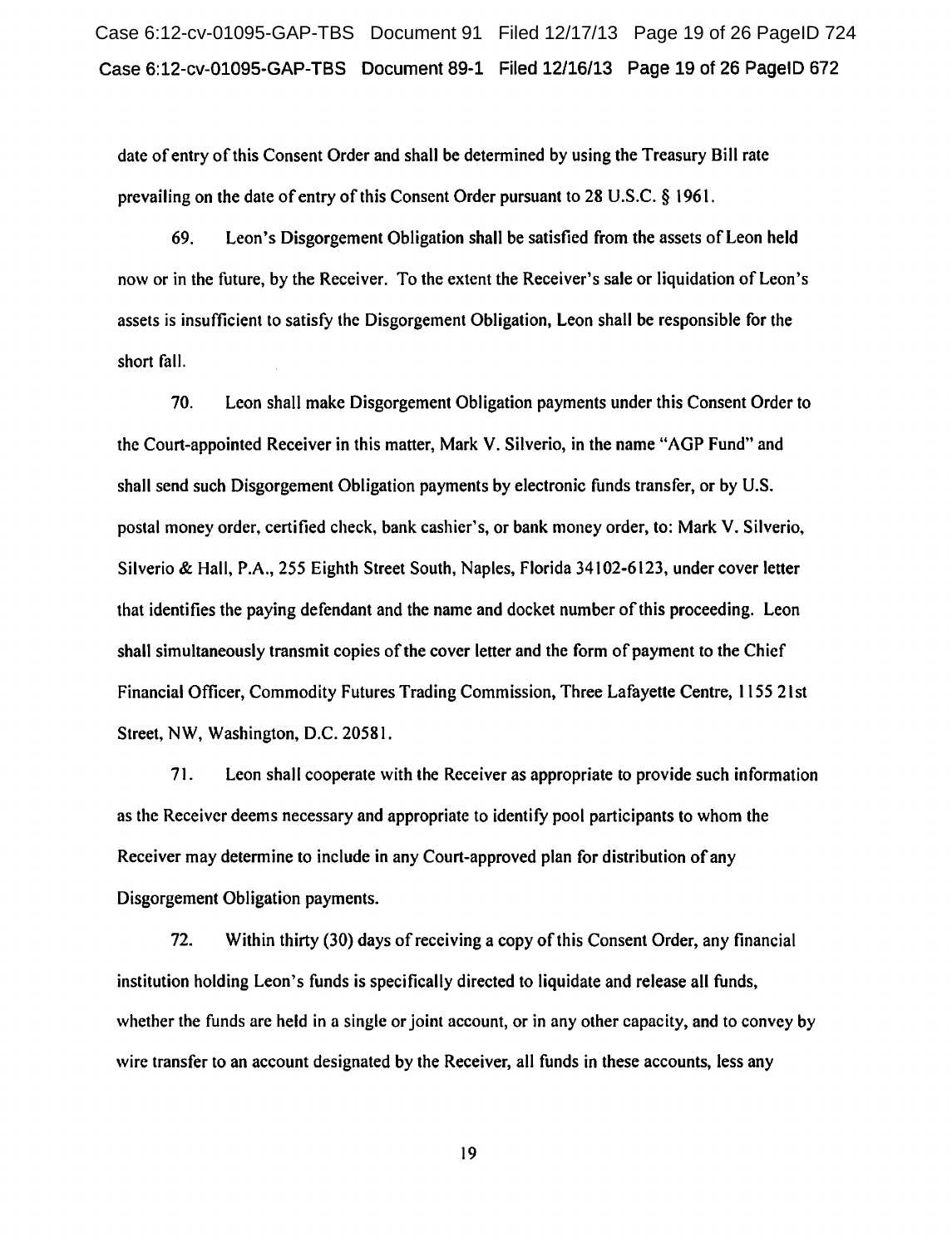amounts required to cover the financial institutions' outstanding administrative or wire transfer fees. At no time during the liquidation, release, and/or wire transfer of these funds pursuant to this Consent Order shall Leon be afforded any access to, or be provided with, any funds from these accounts. Leon and all banks and financial institutions subject to this Consent Order shall cooperate fully and expeditiously with the CFTC and the Receiver in the liquidation, release, and wire of these funds.

73. To effect payment of the remaining Disgorgement Obligation after the termination of the receivership (to the extent such Disgorgement Obligation has not already been satisfied) and to effectuate the distribution of any disgorgement paid by Leon after the termination of the Receiver's duties, the Court appoints NFA as Monitor, to be effective immediately upon any order entered by this Court terminating the Receiver's duties. The Monitor shall collect disgorgement payments from Leon and make distributions as set forth below. Because the Monitor is acting as an officer of the Court in performing these services, the NFA shall not be liable for any action or inaction arising from NFA's appointment as Monitor, other than actions involving fraud.

74. To the extent the Disgorgement Obligation has not already been satisfied upon termination of the receivership, Leon shall make any remaining disgorgement payments to the Monitor in the name of"AGP Fund" and shall send such disgorgement payments by electronic funds transfer, or by U.S. postal money order, certified check, bank cashier's, or bank money order to the Office of Administration, National Futures Association, 300 South Riverside Plaza, Suite 1800. Chicago, Illinois 60606 under cover of a letter that identifies the payer, the case name, docket number, and the name of this Court. Leon shall simultaneously transmit copies of the cover letter and form of payment to: (a) the Director, Division of Enforcement, Commodity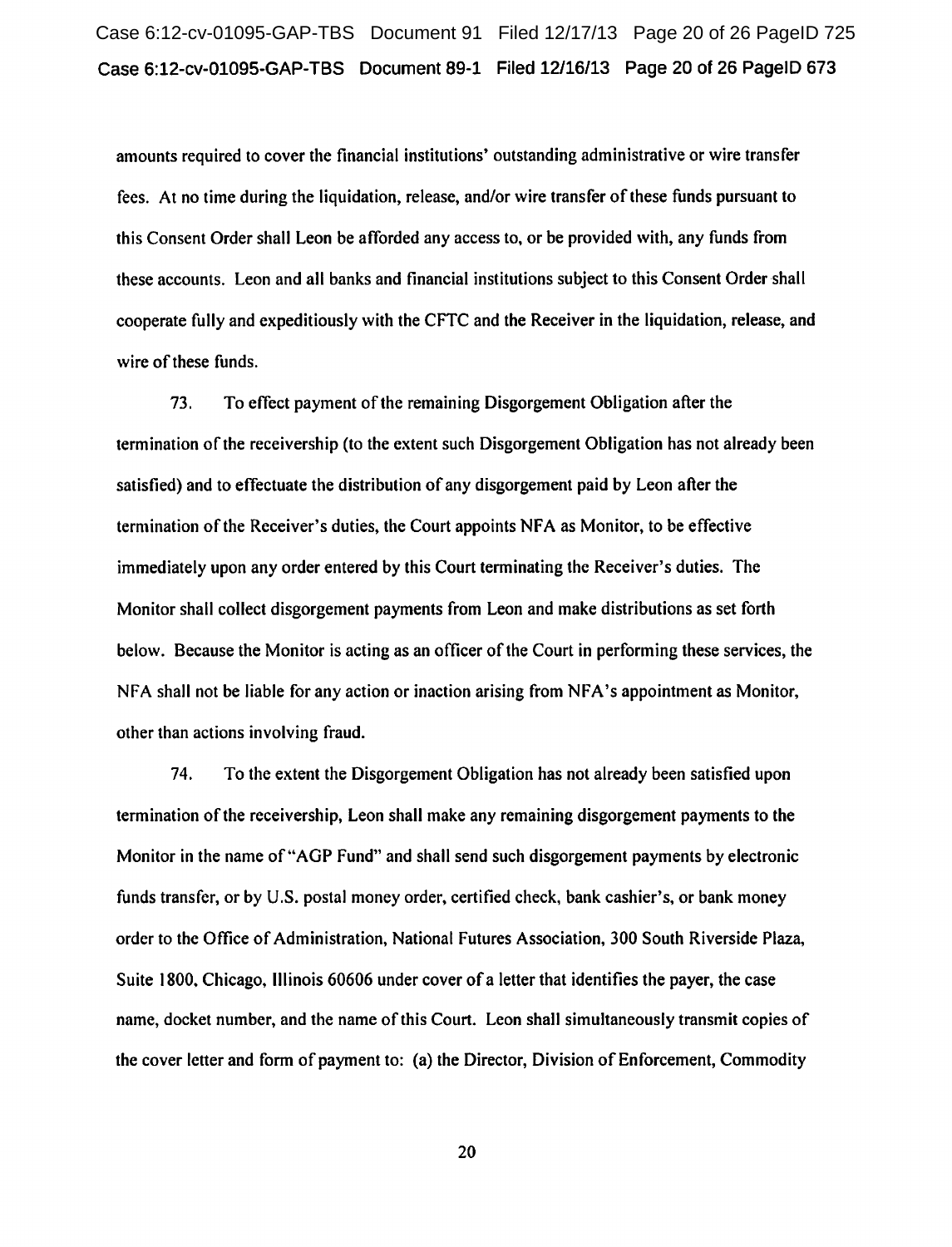Case 6:12-cv-01095-GAP-TBS Document 91 Filed 12/17/13 Page 21 of 26 PageID 726 Case 6:12-cv-01095-GAP-TBS Document 89-1 Filed 12/16/13 Page 21 of 26 PageiD 674

Futures Trading Commission, Three Lafayette Centre, 1155 21st Street, NW, Washington, D.C. 20581; and (b) Charles Marvine, Chief Trial Attorney, Division of Enforcement, Commodity Futures Trading Commission, 4900 Main Street, Suite 500, Kansas City, MO 64112.

75. The Monitor shall distribute any funds collected pursuant to paragraph 74 above to the defrauded customers identified by the Receiver in an equitable manner that is consistent with the distribution plan ultimately approved by this Court. The Monitor shall oversee the distribution of funds from the disgorgement payments by Leon shall have the discretion to defer distribution until such time as it may deem appropriate. In the event that the amount of disgorgement payments made to the Monitor by Leon are of a *de minimis* nature, such that the Monitor determines that the administrative costs of the making a distribution to defrauded customers is impractical, the Monitor may, in its discretion, treat such disgorgement payments as civil monetary penalty payments, which the Monitor shall forward to the CFTC following the instructions for the civil monetary penalty obligation as set forth below.

76. The amounts payable to each pool participant shall not limit the ability of any pool participant from proving that a greater amount is owed from Leon or any other person or entity, and nothing herein shall be construed in any way to limit or abridge the rights of any pool participants that exist under state or common law.

77. Pursuant to Rule 71 ofthe Federal Rules ofCivil Procedure, each pool participant of the Receivership Entities who suffered a loss is explicitly made an intended third-party beneficiary of this Consent Order and may seek to enforce obedience of this Consent Order to obtain satisfaction of any portion of the Disgorgement Obligation that has not been paid by Leon to ensure continued compliance with any provision of this Consent Order and to hold Leon in contempt for any violations of any provision of this Consent Order.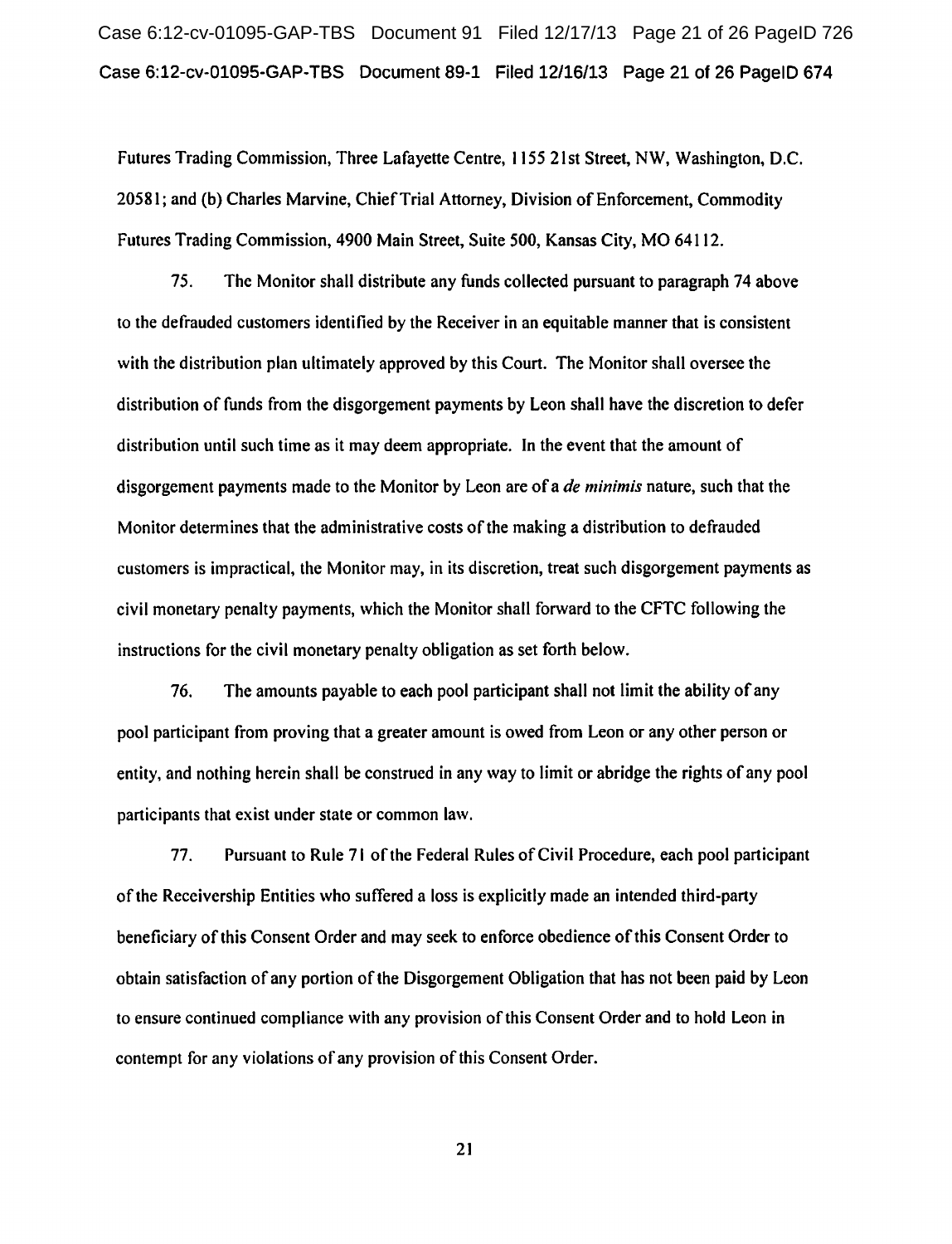Case 6:12-cv-01095-GAP-TBS Document 91 Filed 12/17/13 Page 22 of 26 PageID 727 Case 6:12-cv-01095-GAP-TBS Document 89-1 Filed 12/16/13 Page 22 of 26 PageiD 675

78. To the extent that any funds accrue to the U.S. Treasury for satisfaction of the Disgorgement Obligation, such funds shall be transferred to the Receiver and/or Monitor, as appropriate, for disbursement in accordance with the procedures set forth above.

# C. Civil Monetary Penalty

79. Leon shall pay a civil monetary penalty in the amount of \$4,000,000 ("CMP Obligation"), plus post-judgment interest. Post-judgment interest shall accrue on the CMP Obligation beginning on the date of entry of this Consent Order and shall be determined by using the Treasury Bill rate prevailing on the date of entry of this Consent Order pursuant to 28 U.S.C. § 1961 (2006).

80. Leon shall pay the CMP Obligation by electronic funds transfer, U.S. postal money order, certified check, bank cashier's check, or bank money order. If payment is to be made other than by electronic funds transfer, then the payment shall be made payable to the CFTC and sent to the address below:

> Commodity Futures Trading Commission Division of Enforcement ATTN: Accounts Receivables - AMZ 340 E-mail Box: 9-AMC-AMZ-AR-CFTC DOT/FAA/MMAC 6500 S. MacArthur Blvd. Oklahoma City, OK 73169 Telephone: ( 405) 954-5644

If payment by electronic funds transfer is chosen, Leon shall contact Linda Zurhorst or her successor at the address above to receive payment instructions and shall fully comply with those instructions. Leon shall accompany payment of the CMP Obligation with a cover letter that identifies Leon and the name and docket number of this proceeding. Leon shall simultaneously transmit copies of the cover letter and the form of payment to the Chief Financial Officer,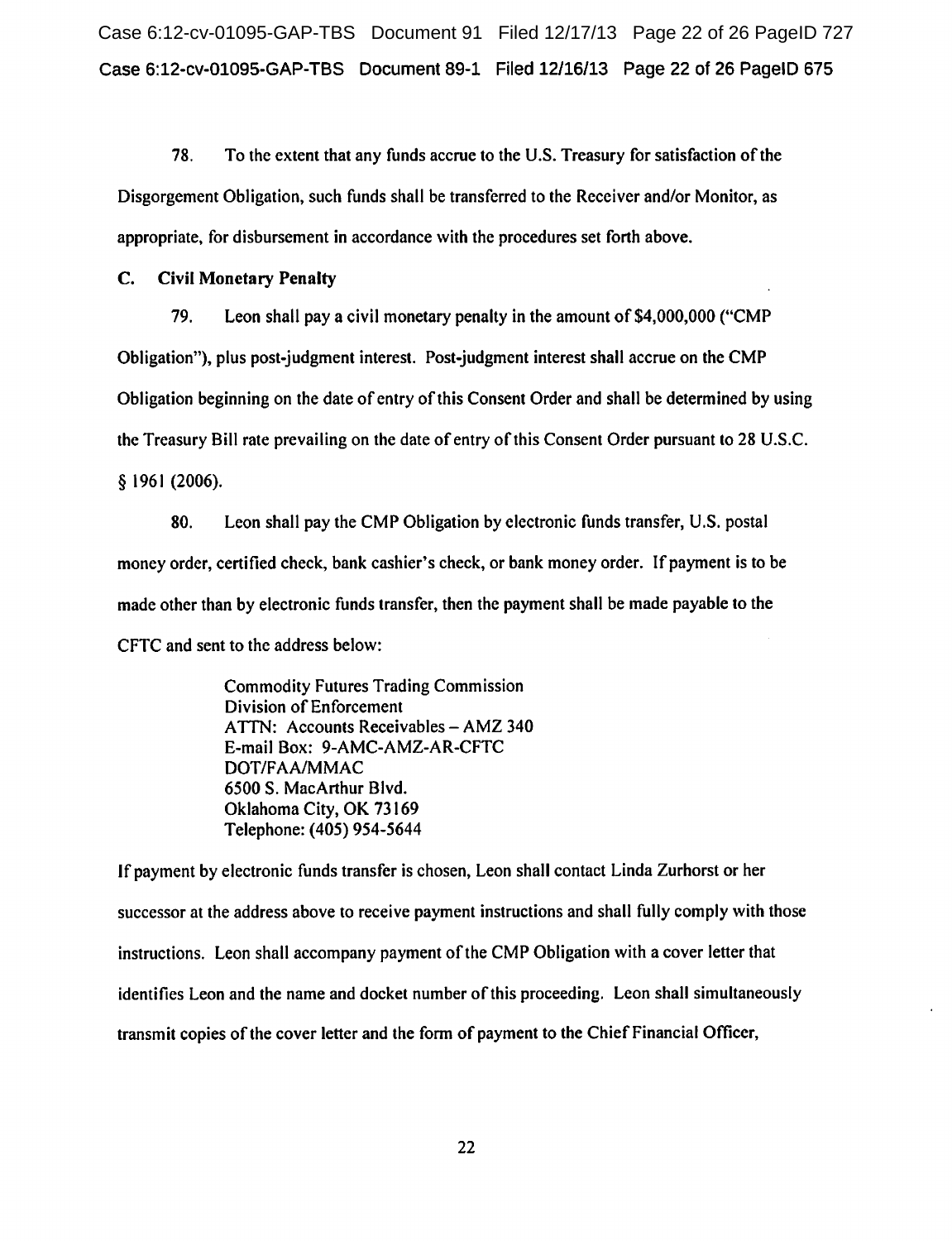Case 6:12-cv-01095-GAP-TBS Document 91 Filed 12/17/13 Page 23 of 26 PageID 728 Case 6:12-cv-01095-GAP-TBS Document 89-1 Filed 12/16/13 Page 23 of 26 PageiD 676

Commodity Futures Trading Commission, Three Lafayette Centre, 1155 21st Street, NW, Washington, D.C. 20581.

# D. Provisions Related to Monetary Sanctions

81. Partial Satisfaction: Any acceptance by the CFTC or the Receiver of partial payment of Leon's Disgorgement Obligation, or CMP Obligation shall not be deemed a waiver of his obligation to make further payments pursuant to this Consent Order, or a waiver of the CFTC's right to seek to compel payment of any remaining balance.

# E. Cooperation

82. Leon shall cooperate fully and expeditiously with the CFTC in this action and in any investigation, civil litigation, or administrative matter related to the subject matter of this action or any current or future CFTC investigation related thereto.

# VII. MISCELLANEOUS PROVISIONS

83. Notice: All notices required to be given by any provision in this Consent Order shall be sent certified mail, return receipt requested, as follows:

Notice to CFTC:

Division of Enforcement U.S. Commodity Futures Trading Commission 4900 Main Street, Suite 500 Kansas City, MO 64112

Notice to Defendant Leon:

c/o Matthew Thomas Wasinger, Esq. Wasinger Law Office 1695 Lee Road, Suite D215 Winter Park, FL 32789

All such notices to the CFTC shall reference the name and docket number of this action.

84. Change of Address/Phone: Until such time as Leon satisfies in full his

Disgorgement Obligation and CMP Obligation as set forth in this Consent Order, Leon shall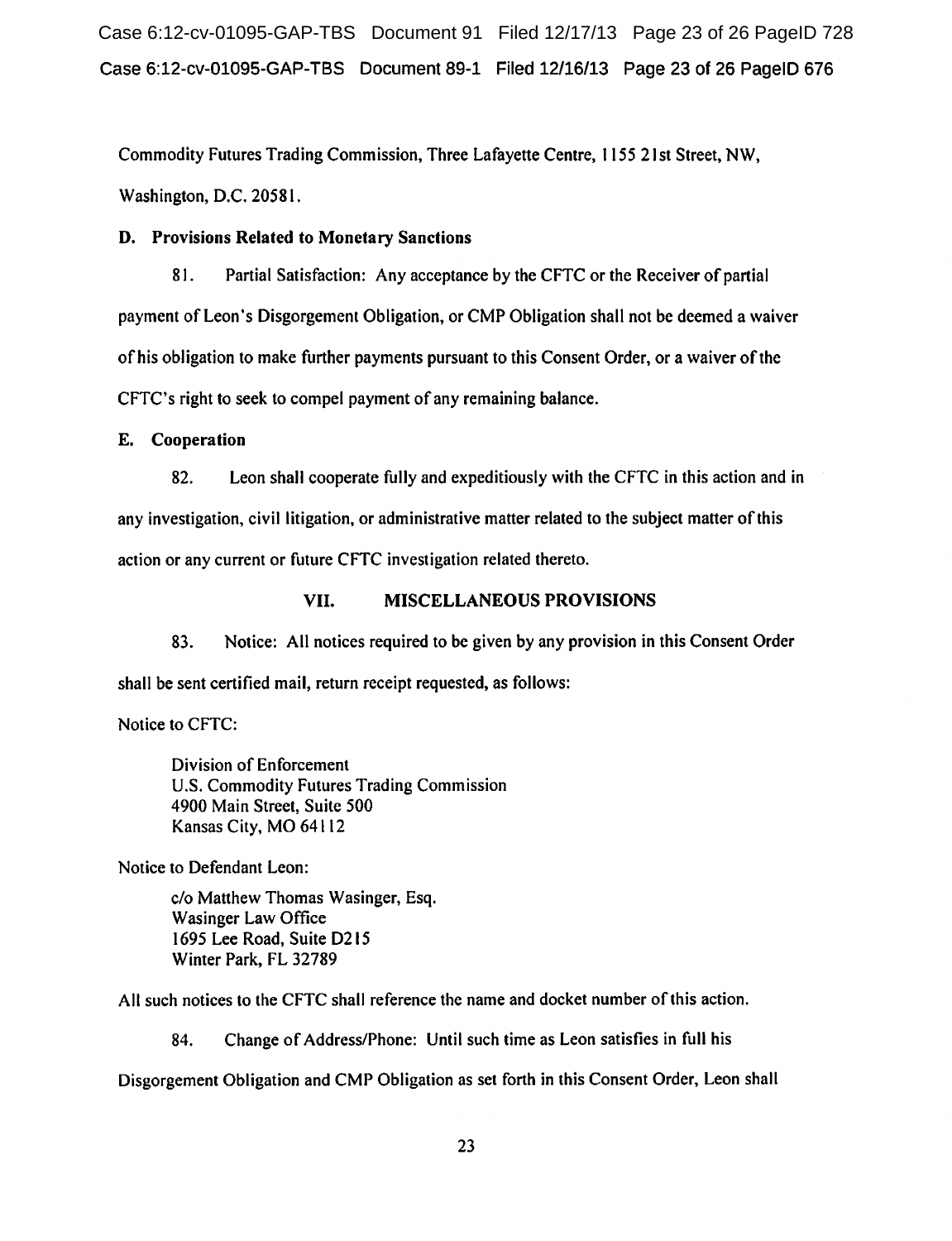Case 6:12-cv-01095-GAP-TBS Document 91 Filed 12/17/13 Page 24 of 26 PageID 729 Case 6:12-cv-01095-GAP-TBS Document 89-1 Filed 12/16/13 Page 24 of 26 PageiD 677

provide written notice to the CFTC by certified mail of any change to his telephone number and mailing address within ten (10) calendar days of the change.

85. Entire Agreement and Amendments: This Consent Order incorporates all of the terms and conditions of the settlement among the parties hereto to date. Nothing shall serve to amend or modify this Consent Order in any respect whatsoever, unless: (a) reduced to writing; (b) signed by all parties hereto; and (c) approved by order of this Court.

86. Invalidation: If any provision of this Consent Order or if the application of any provision or circumstance is held invalid, then the remainder of this Consent Order and the application of the provision to any other person or circumstance shall not be affected by the holding.

87. Waiver: The failure of any party to this Consent Order or of any pool participant at any time to require performance of any provision of this Consent Order shall in no manner affect the right of the party or pool participant at a later time to enforce the same or any other provision ofthis Consent Order. No waiver in one or more instances of the breach of any provision contained in this Consent Order shall be deemed to be or construed as a further or continuing waiver of such breach or waiver ofthe breach of any other provision of this Consent Order.

88. Continuing Jurisdiction of this Court: This Court shall retain jurisdiction of this action to ensure compliance with this Consent Order and for all other purposes related to this action, including any motion by Leon to modify or for relief from the terms of this Consent Order.

89. Injunctive and Equitable Relief Provisions: The injunctive and equitable relief provisions of this Consent Order shall be binding upon Leon, upon any person under his authority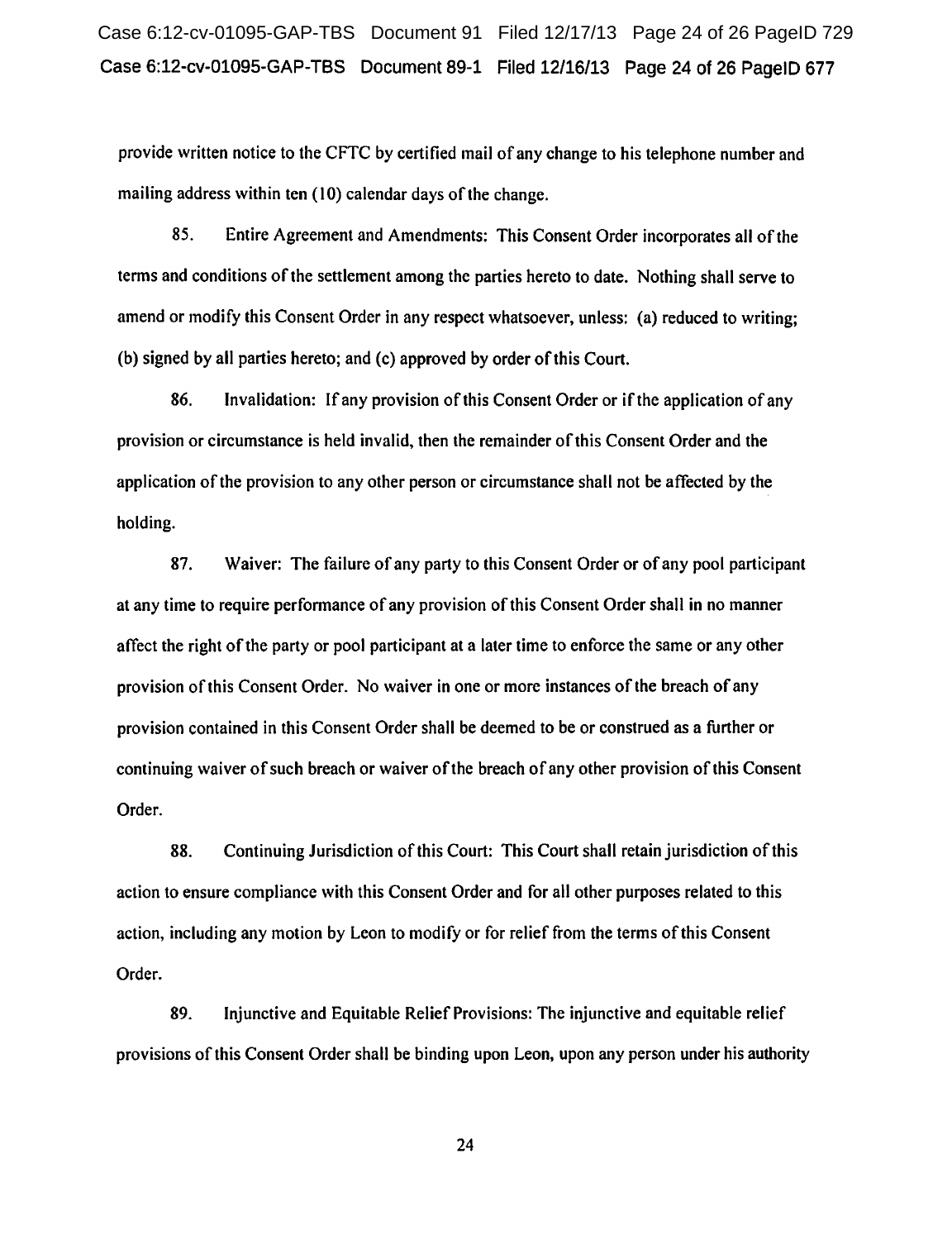# Case 6:12-cv-01095-GAP-TBS Document 91 Filed 12/17/13 Page 25 of 26 PageID 730 Case 6:12-cv-01095-GAP-TBS Document 89-1 Filed 12/16/13 Page 25 of 26 PageiD 678

or control, and upon any person who receives actual notice of this Consent Order, by personal service, e-mail, facsimile or otherwise insofar as he or she is acting in active concert or participation with Leon.

90. Counterparts and Facsimile Execution: This Consent Order may be executed in two or more counterparts, all of which shall be considered one and the same agreement and shall become effective when one or more counterparts have been signed by each of the parties hereto and delivered (by facsimile, e-mail, or otherwise) to the other party, it being understood that all parties need not sign the same counterpart. Any counterpart or other signature to this Consent Order that is delivered by any means shall be deemed for all purposes as constituting good and valid execution and delivery by such party of this Consent Order.

91. Leon understands that the terms of the Consent Order are enforceable through contempt proceedings, and that, in any such proceedings they may not challenge the validity of this Consent Order.